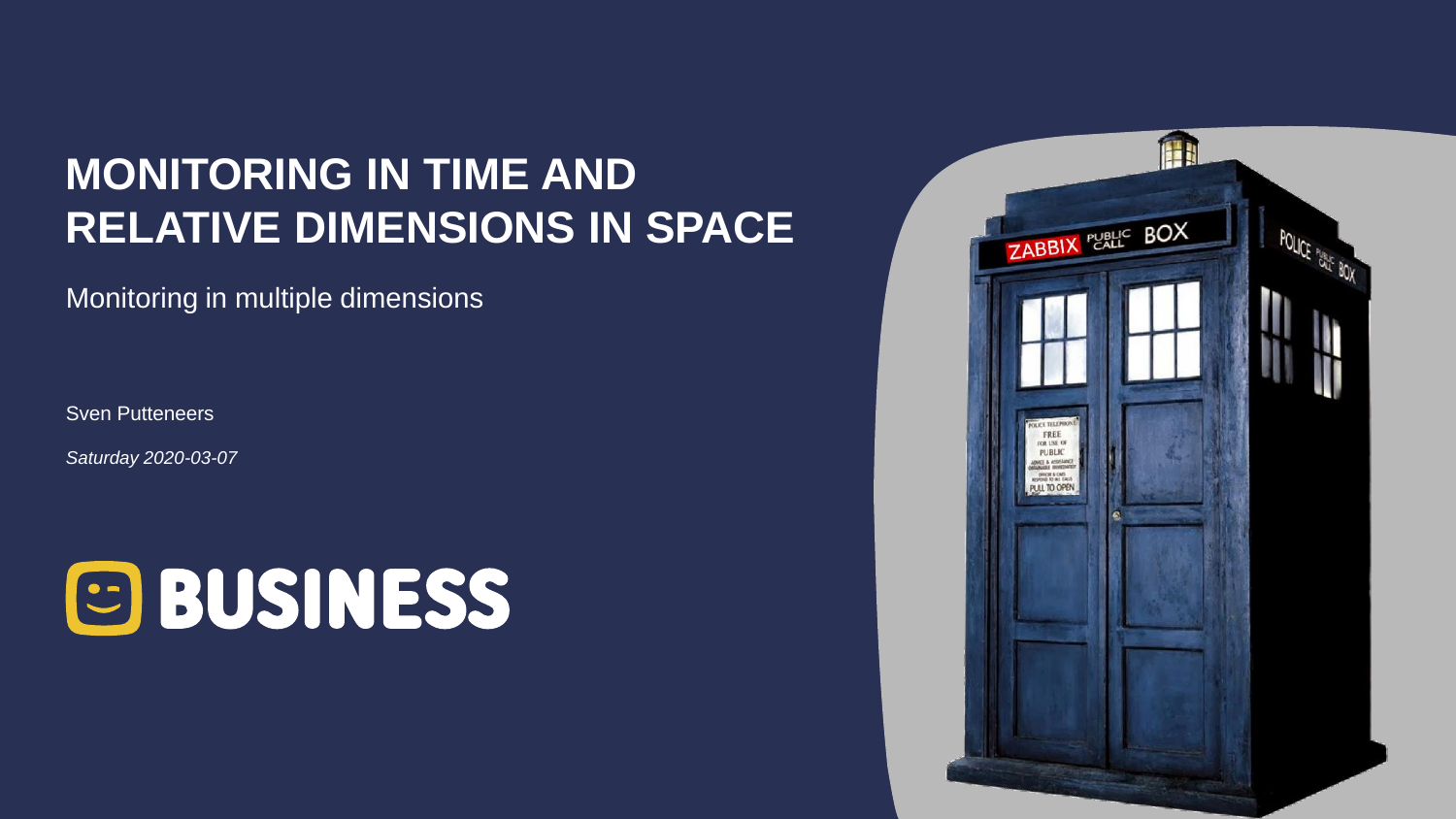#### **AGENDA**

- Our setup
- Problem statement
- Initial approach
- Current solution
- Example alert action
- Future developments

## Conclusion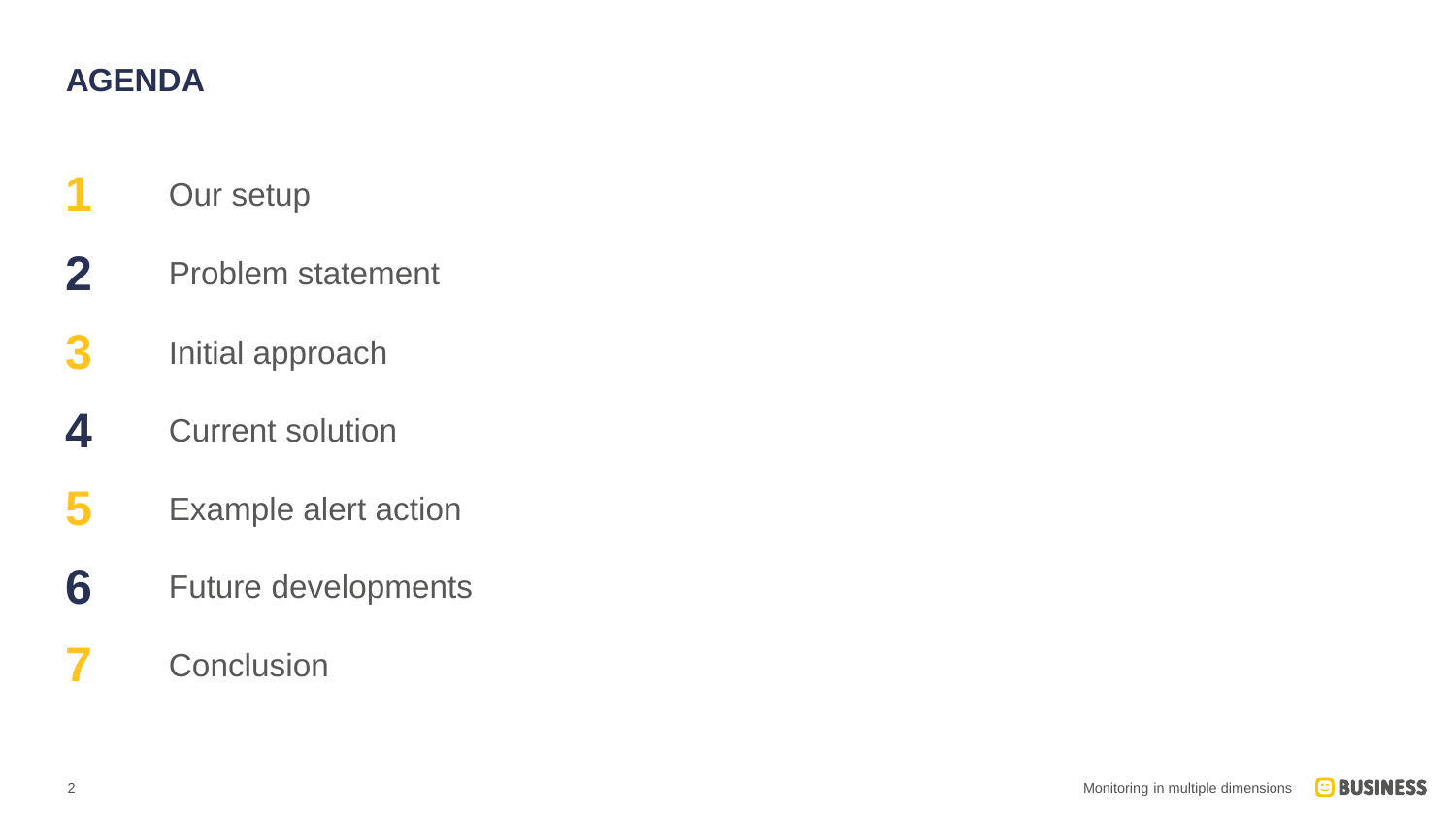

# **INTRODUCTION**

Who am I, who are we?

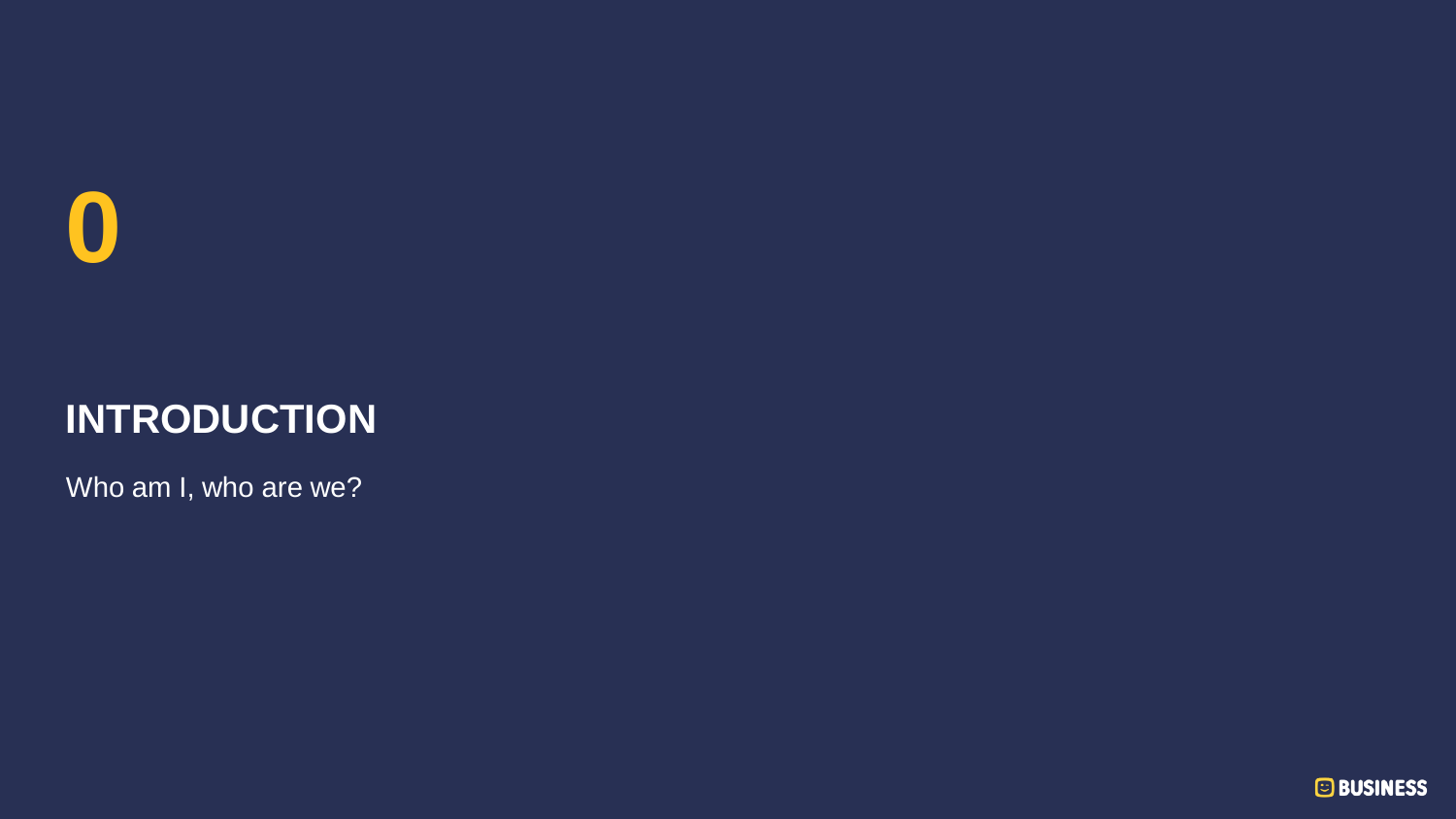#### **INTRODUCTION**

\$ whoami

- Sven Putteneers
- 20+ years of Linux experience
- Monitoring has been part of my job for 3.5 years
- I ♥ Zabbix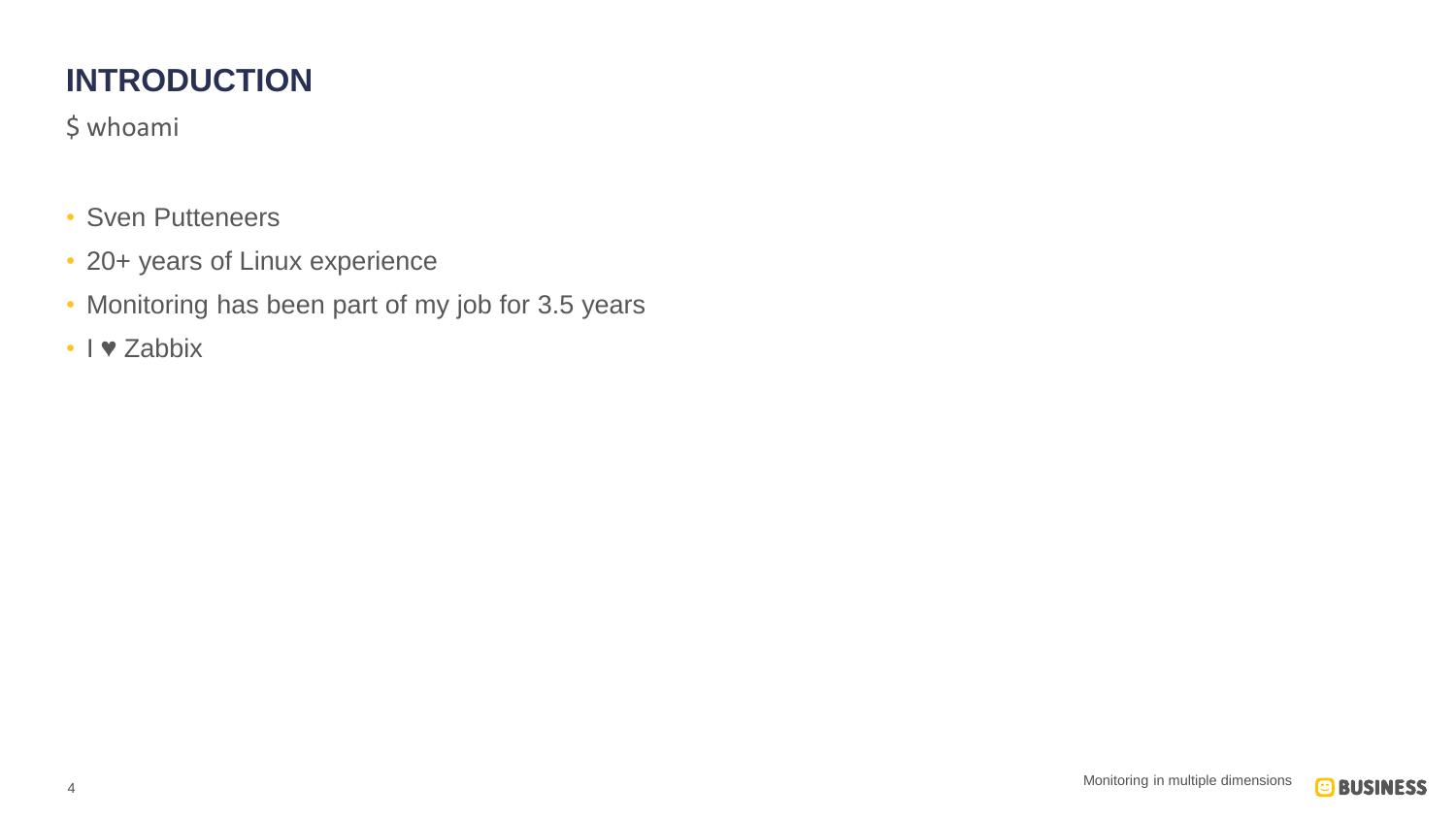#### **INTRODUCTION**

Who are we

- Now
	- Telenet BVBA
	- One of the largest telecom operators in Belgium
	- Somewhat recently acquired Nextel NV
- Past
	- Nextel NV
	- Telecom integrator
	- Lots of equipment on customer premises
	- Monitoring as a service
	- Multiple teams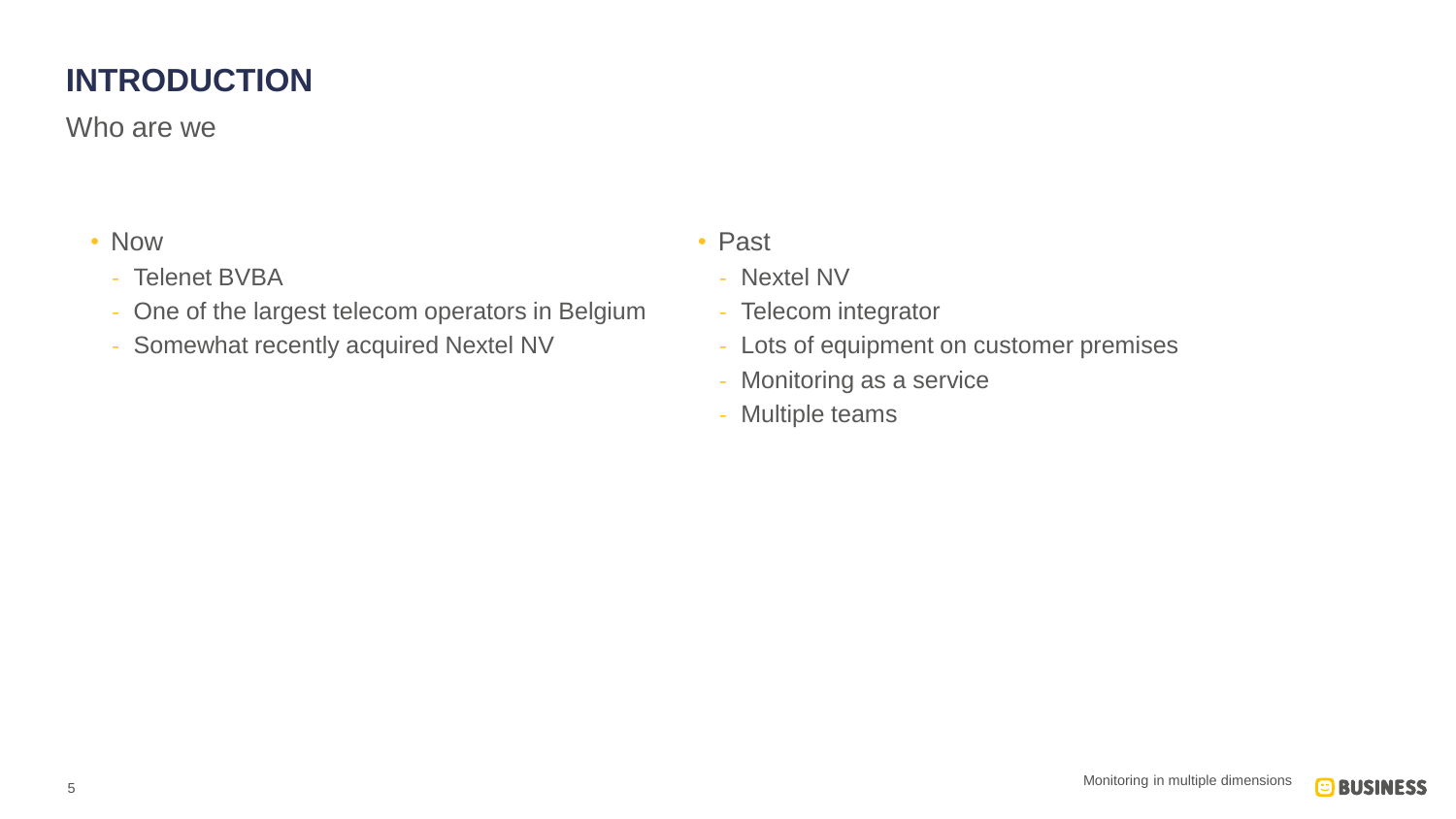

# **OUR SETUP**

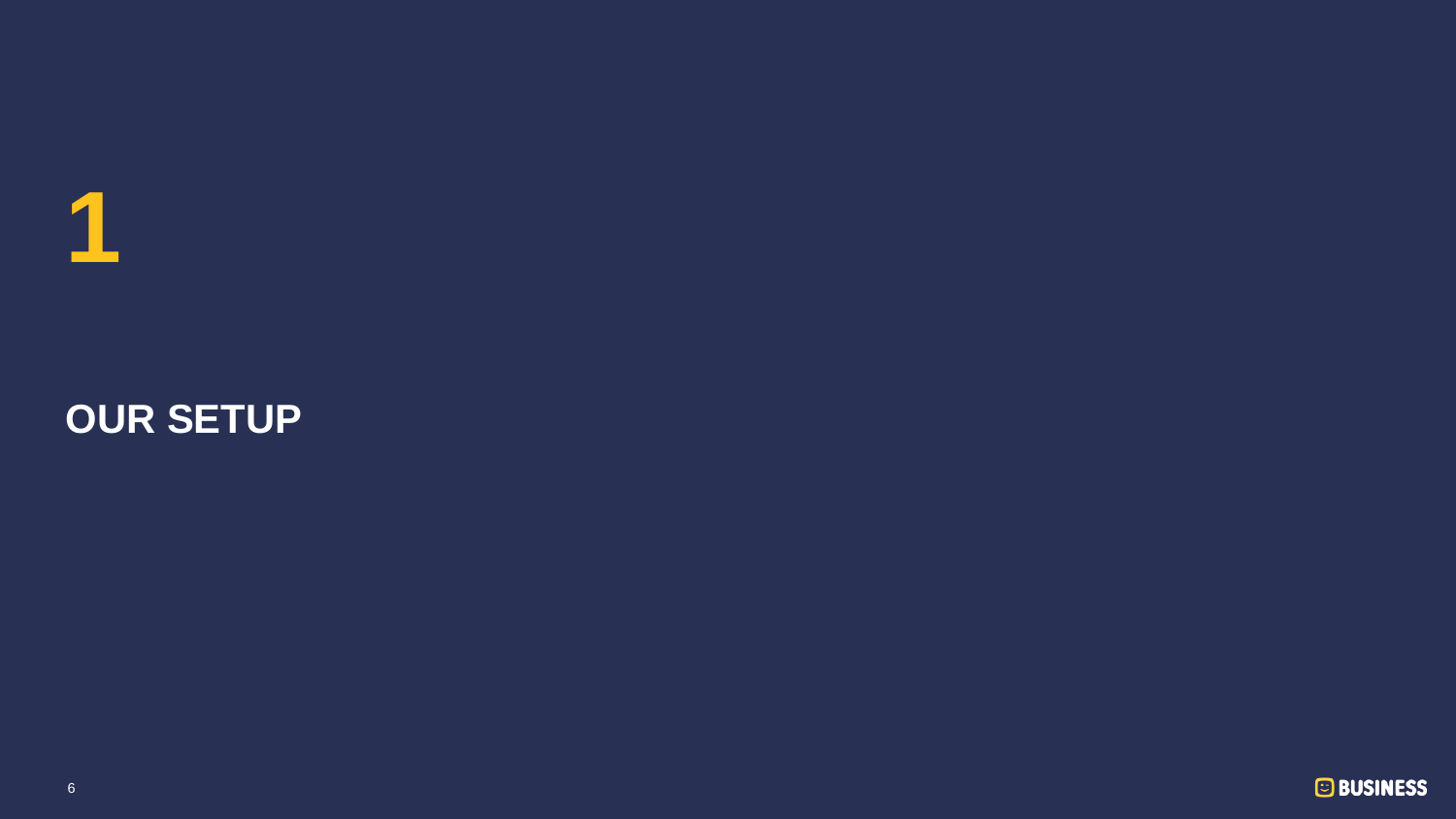#### **OUR SETUP**

- Zabbix LTS (we're currently on 4.0)
- ~1700 VPS
- We offer monitoring as a service
	- Heavy use of proxies
	- Different kinds of equipment to monitor and support
	- Multiple alarm regimes
		- $-24\times7$
		- $8\times 5$
		- No active alerts (useful for troubleshooting issues)
- Zabbix is the standby paging service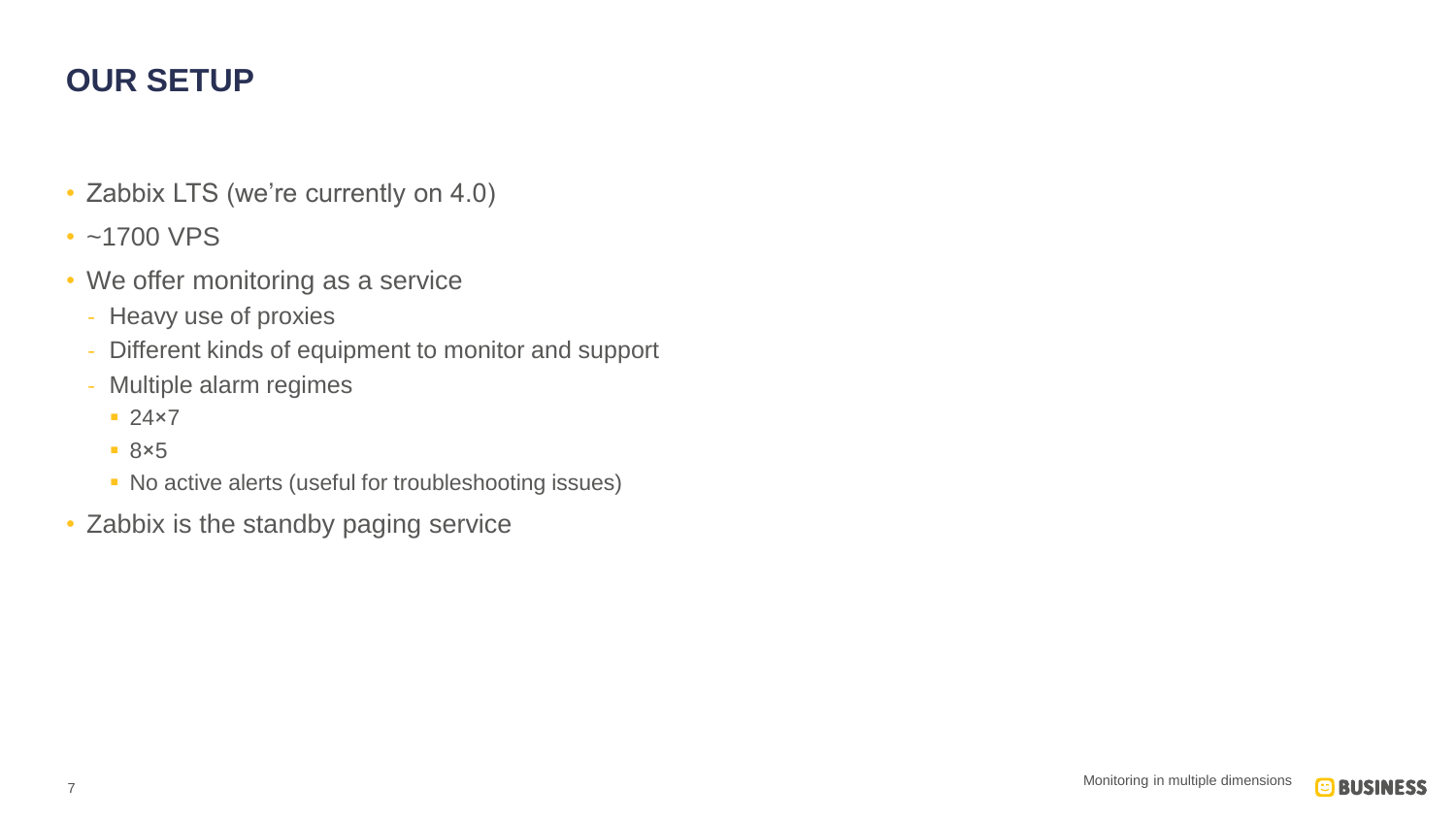Multi-tenancy, multiple teams, multiple alarm regimes… Ai ai ai!

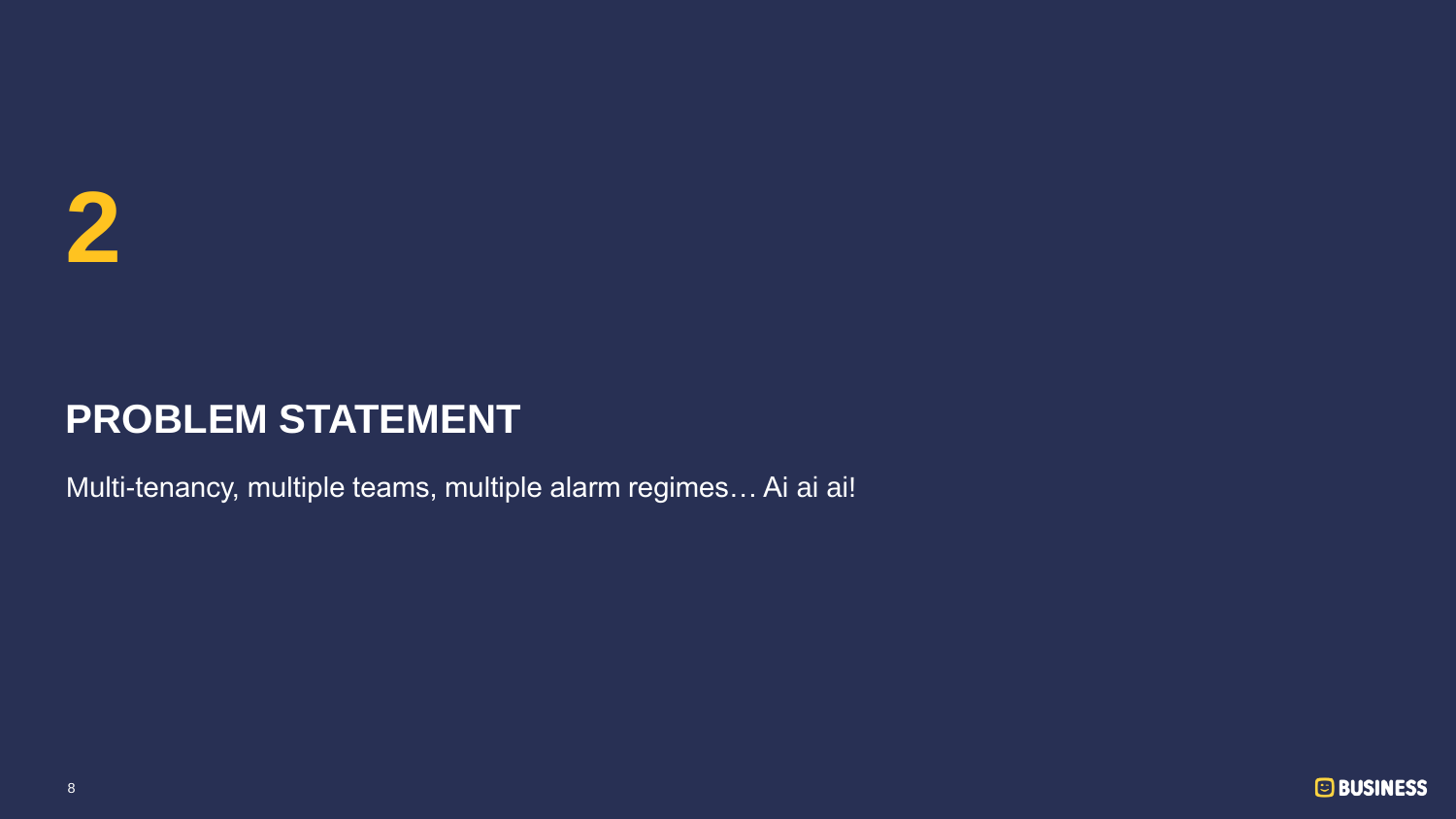#### **AN INSPIRATIONAL QUOTE**

• Monitoring is the art of getting the right information in front of the right people at the right time. *– Source unknown*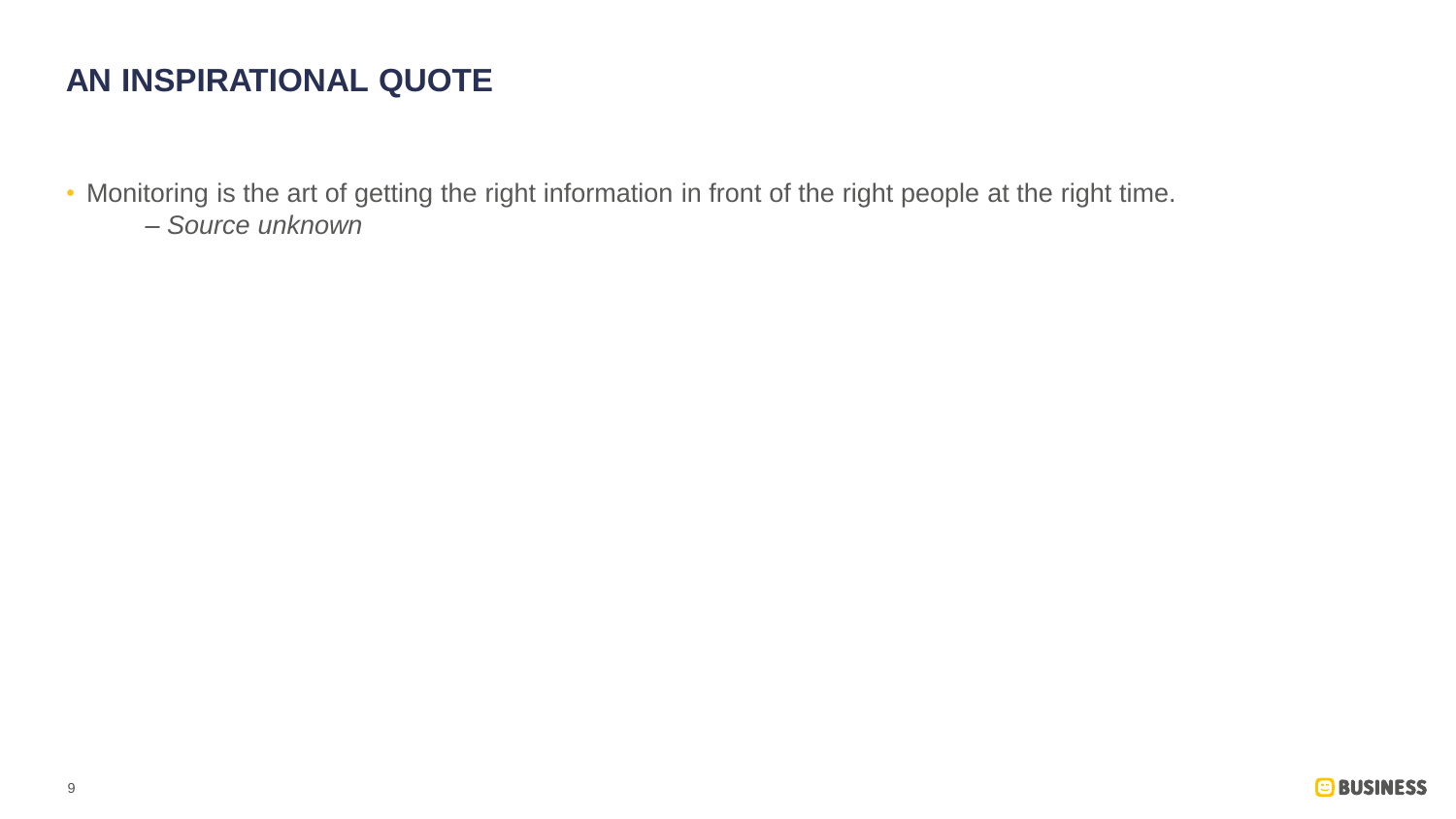- Who must receive an alert?
	- Each technology is supported by a different team
- When to send alerts
	- Not all customers want 24×7 support
	- We don't want to wake on-call people when it's not needed
- Which customer does a device belong to?
- Automatic incident ticket creation is sometimes required
- ... and we want to keep this maintainable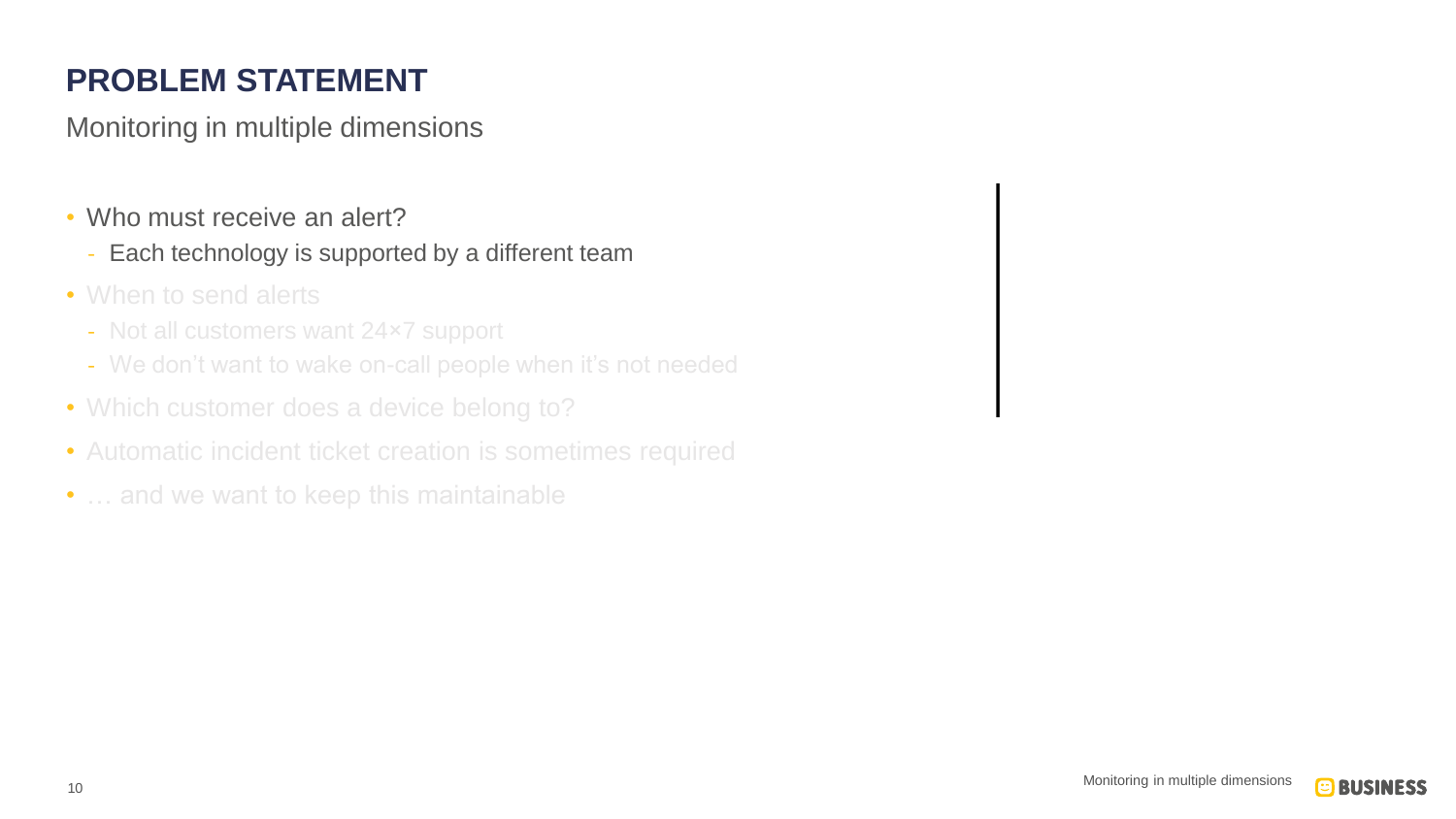- Who must receive an alert?
	- Each technology is supported by a different team
- When to send alerts
	- Not all customers want 24×7 support
	- We don't want to wake on-call people when it's not needed
- Which customer does a device belong to?
- Automatic incident ticket creation is sometimes required
- ... and we want to keep this maintainable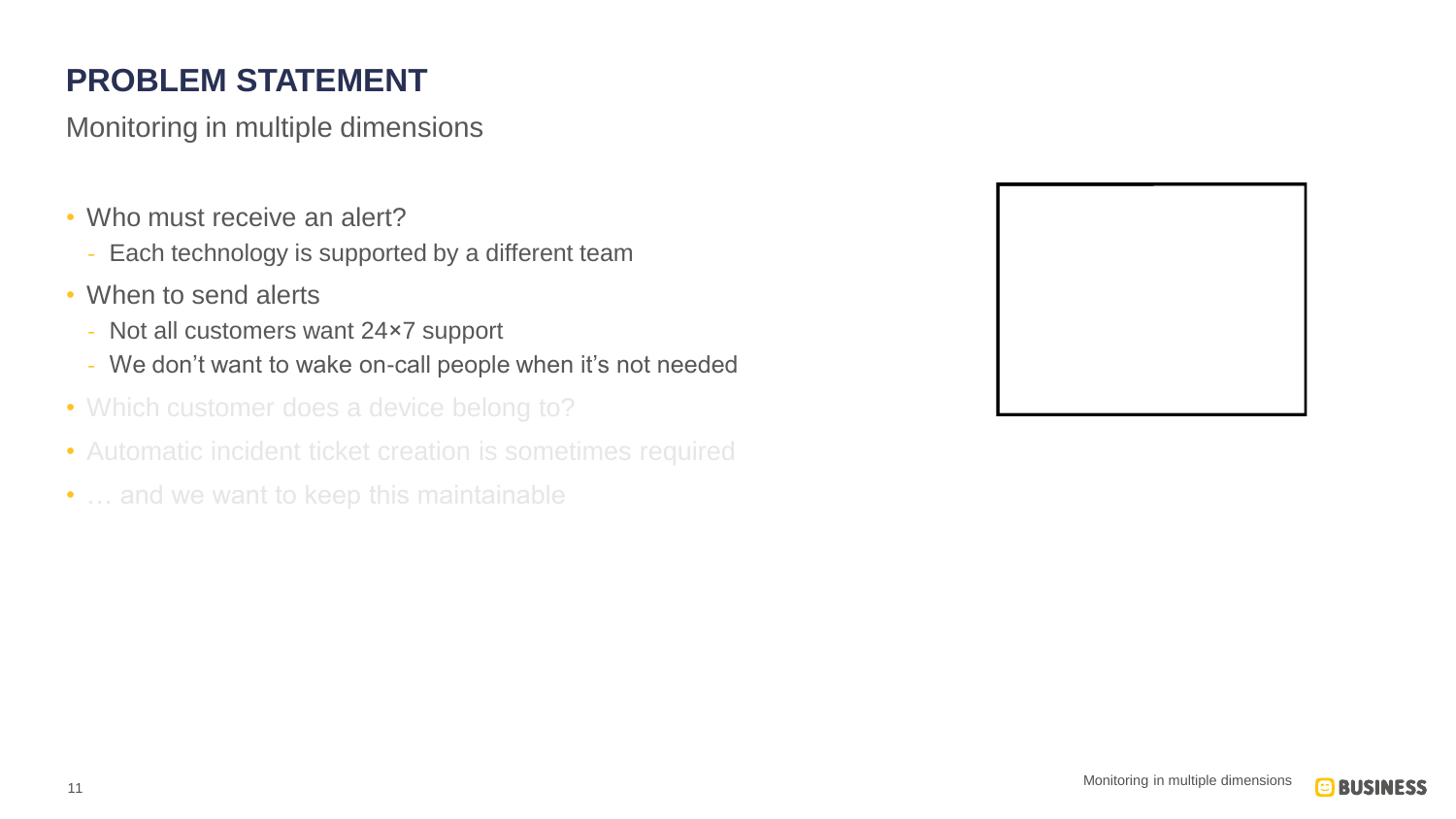- Who must receive an alert?
	- Each technology is supported by a different team
- When to send alerts
	- Not all customers want 24×7 support
	- We don't want to wake on-call people when it's not needed
- Which customer does a device belong to?
- Automatic incident ticket creation is sometimes required
- ... and we want to keep this maintainable

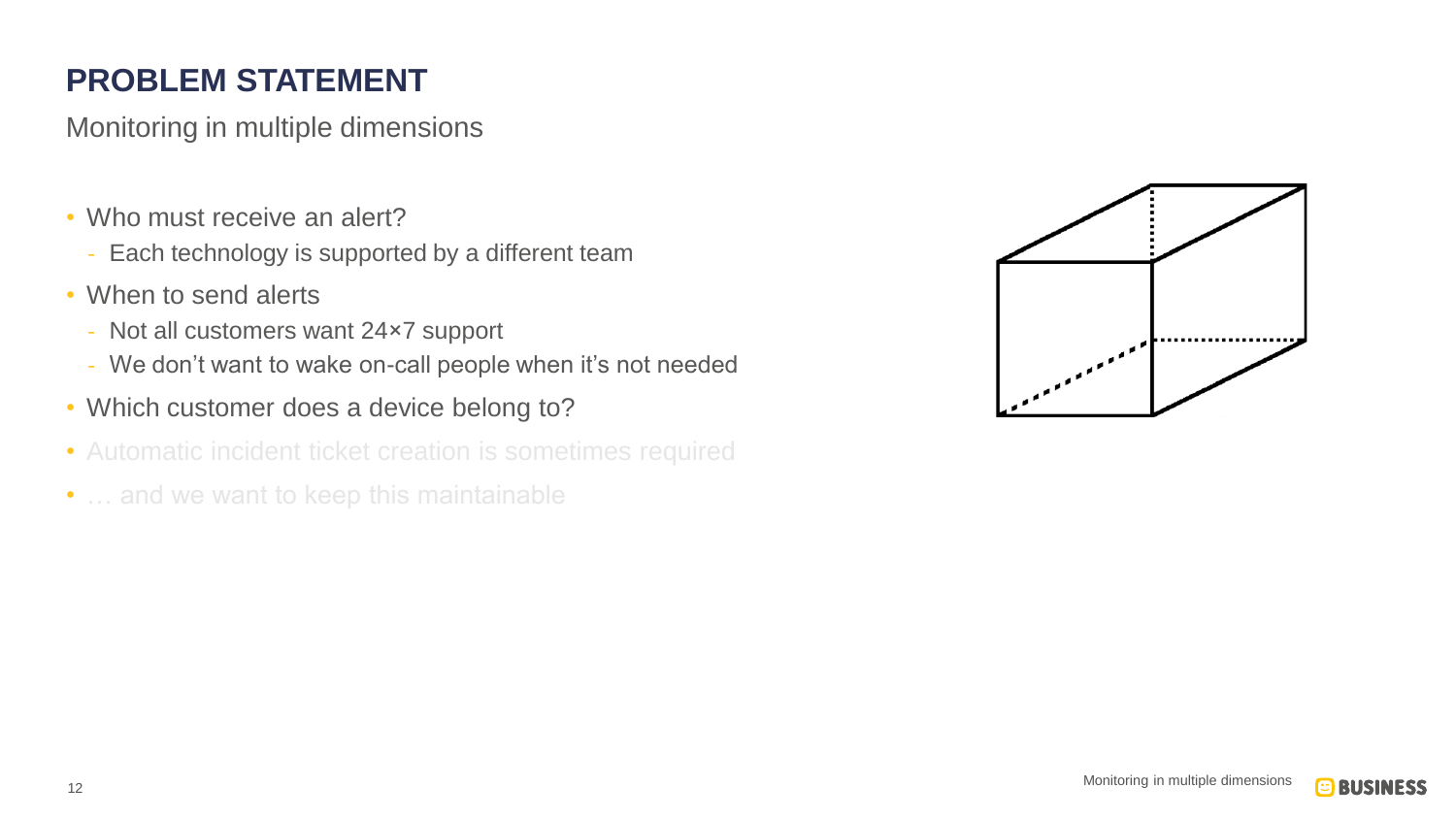- Who must receive an alert?
	- Each technology is supported by a different team
- When to send alerts
	- Not all customers want 24×7 support
	- We don't want to wake on-call people when it's not needed
- Which customer does a device belong to?
- Automatic incident ticket creation is sometimes required
- ... and we want to keep this maintainable

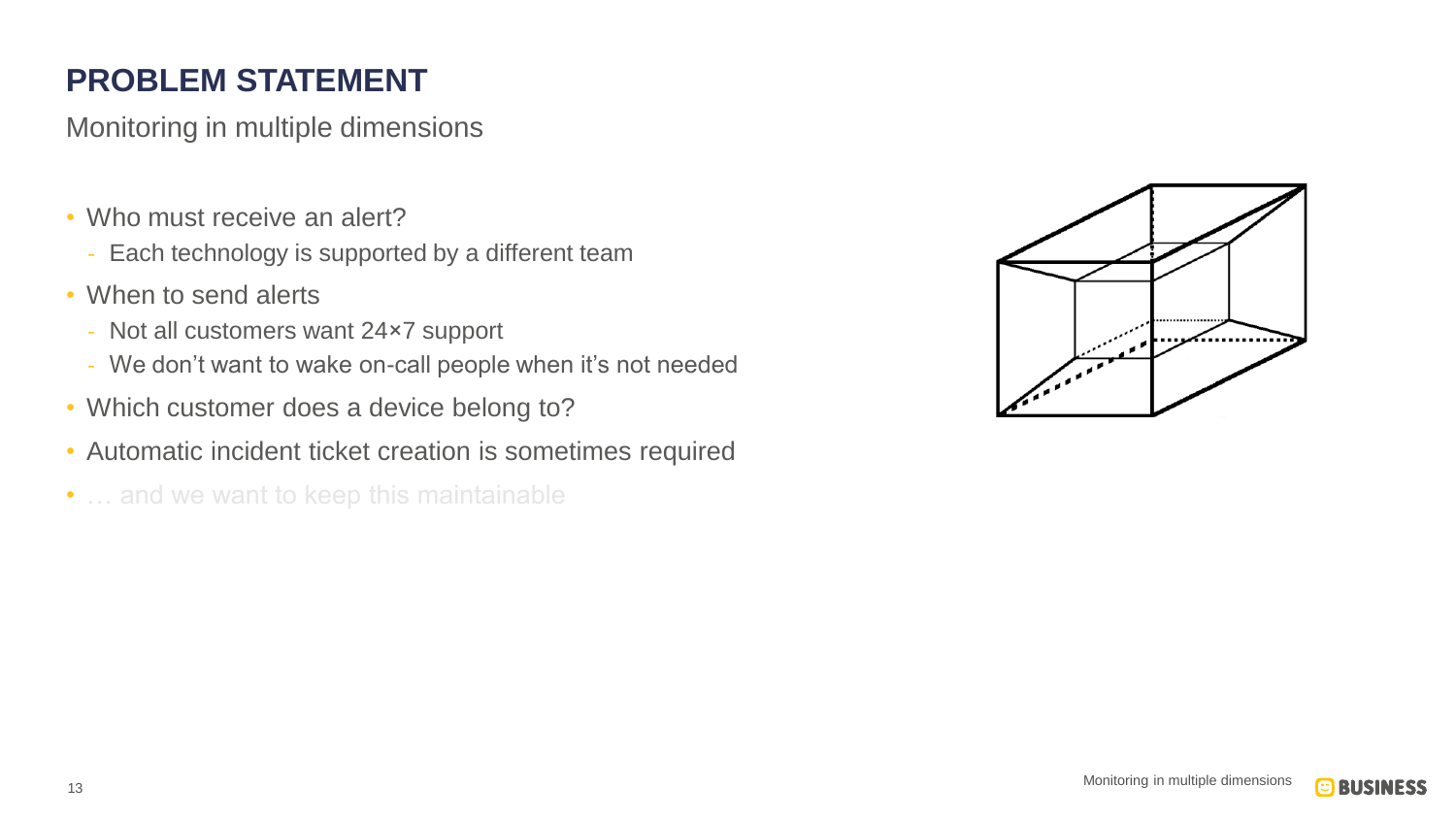- Who must receive an alert?
	- Each technology is supported by a different team
- When to send alerts
	- Not all customers want 24×7 support
	- We don't want to wake on-call people when it's not needed
- Which customer does a device belong to?
- Automatic incident ticket creation is sometimes required
- ... and we want to keep this maintainable

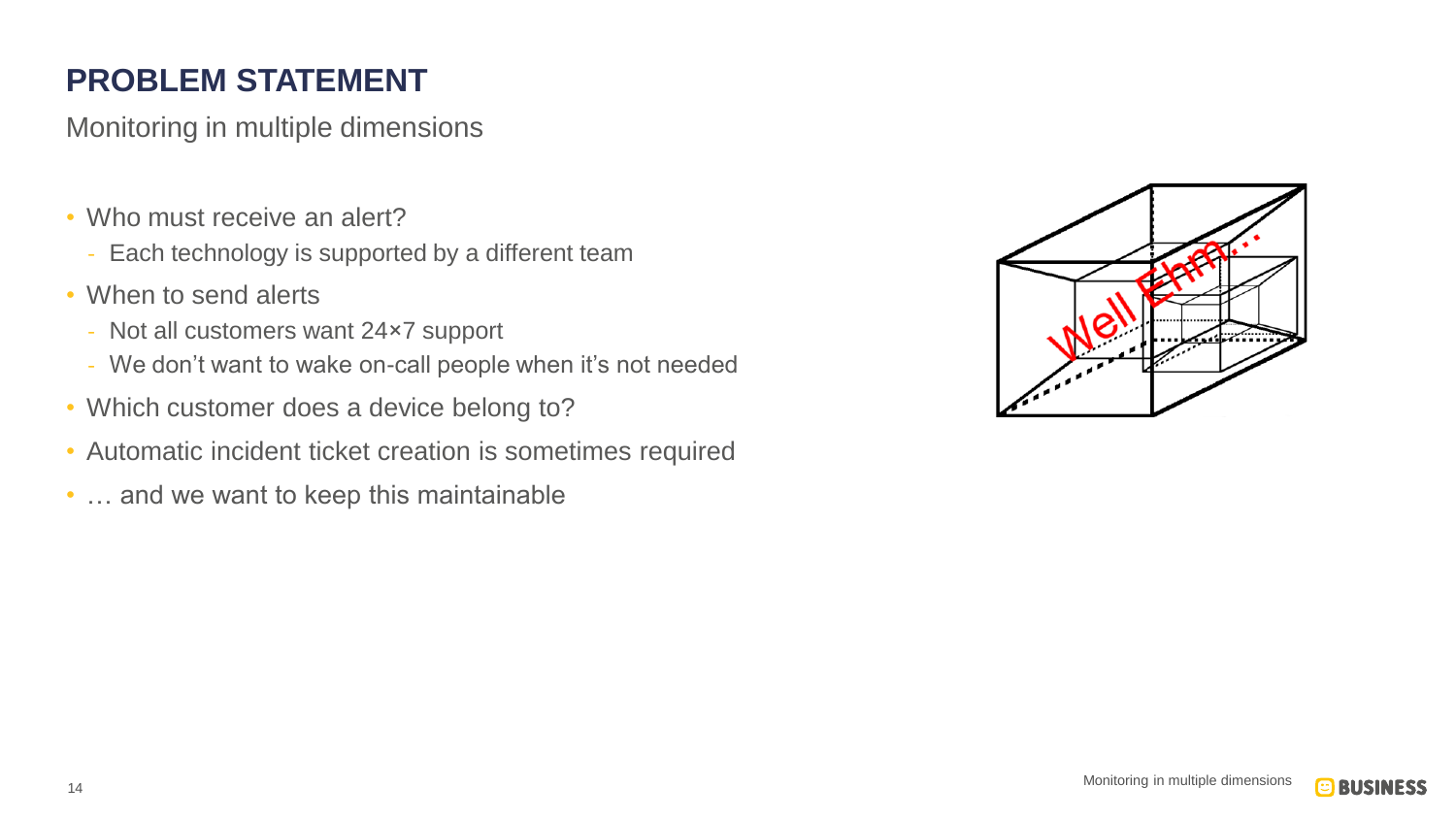

First implementation and its downsides

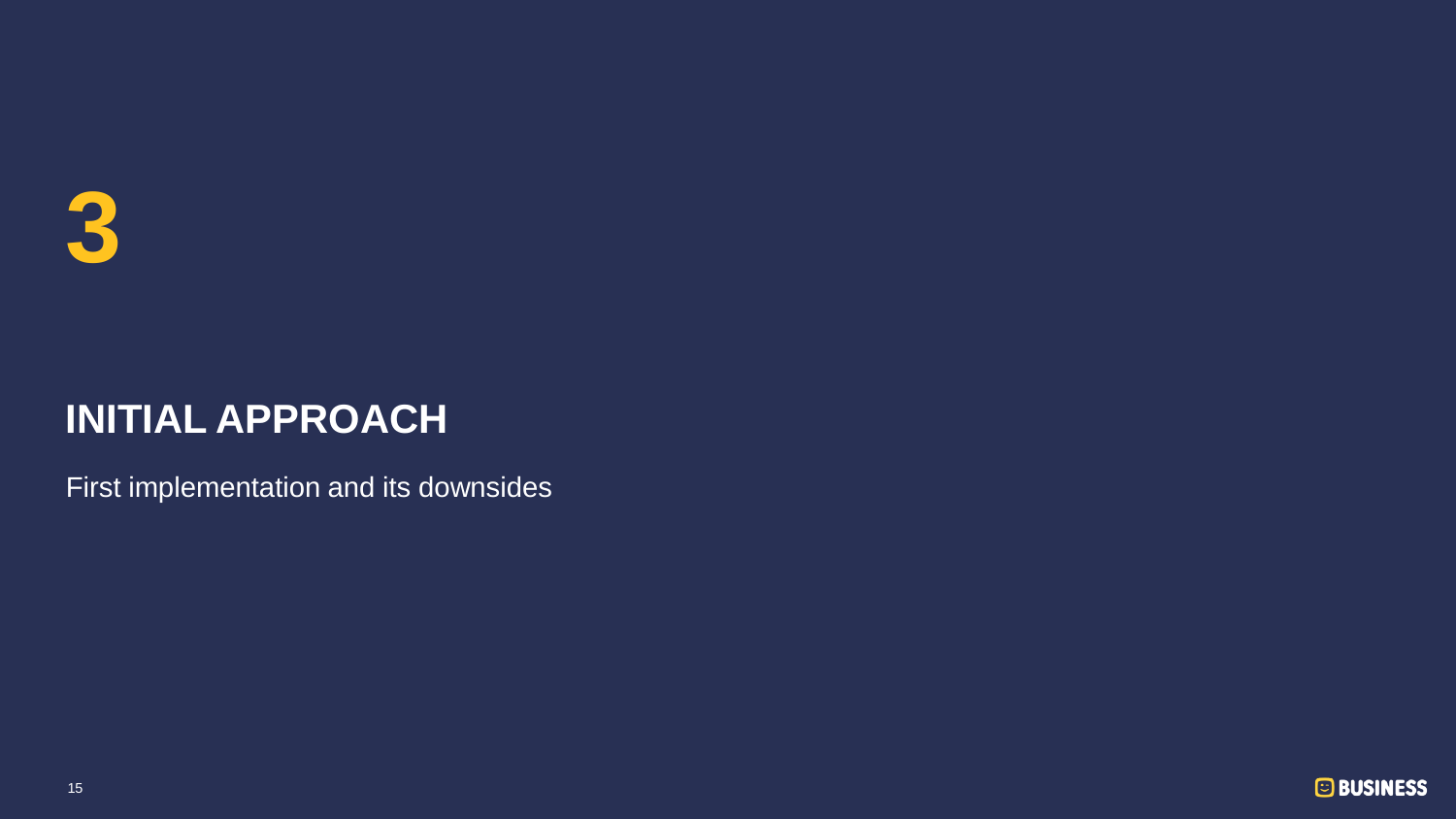First implementation

- Alarms are sent to the team that is responsible for "most" devices
- When
	- Property of the customer
	- **All** devices for a given customer follow the same regime
- Which customer does a device belong to?
	- Customer name is part of the (Zabbix) hostname of the device
- All alarms of severity > High generate a support ticket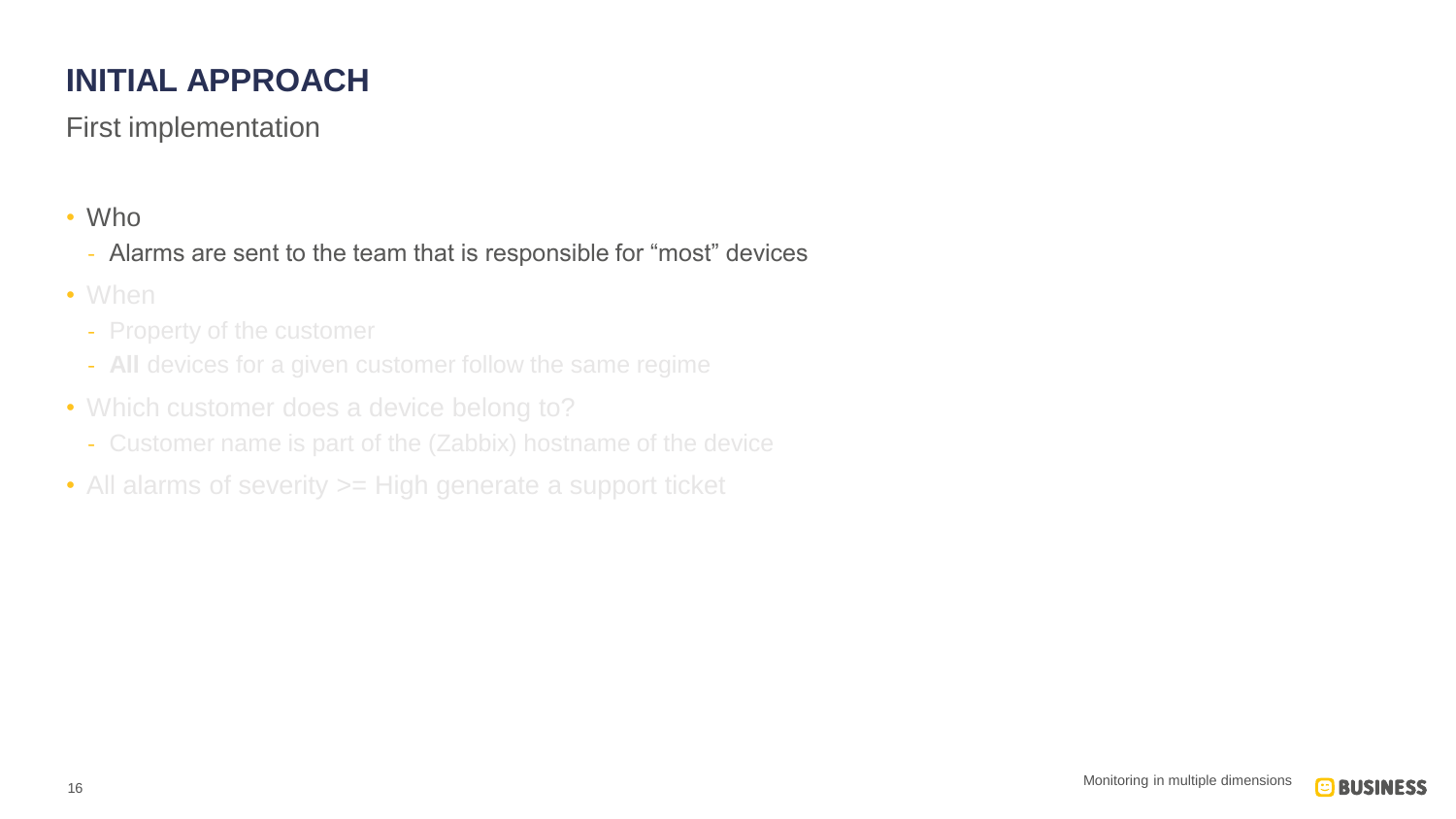First implementation

- Alarms are sent to the team that is responsible for "most" devices
- When
	- Property of the customer
	- **All** devices for a given customer follow the same regime
- Which customer does a device belong to?
	- Customer name is part of the (Zabbix) hostname of the device
- All alarms of severity > High generate a support ticket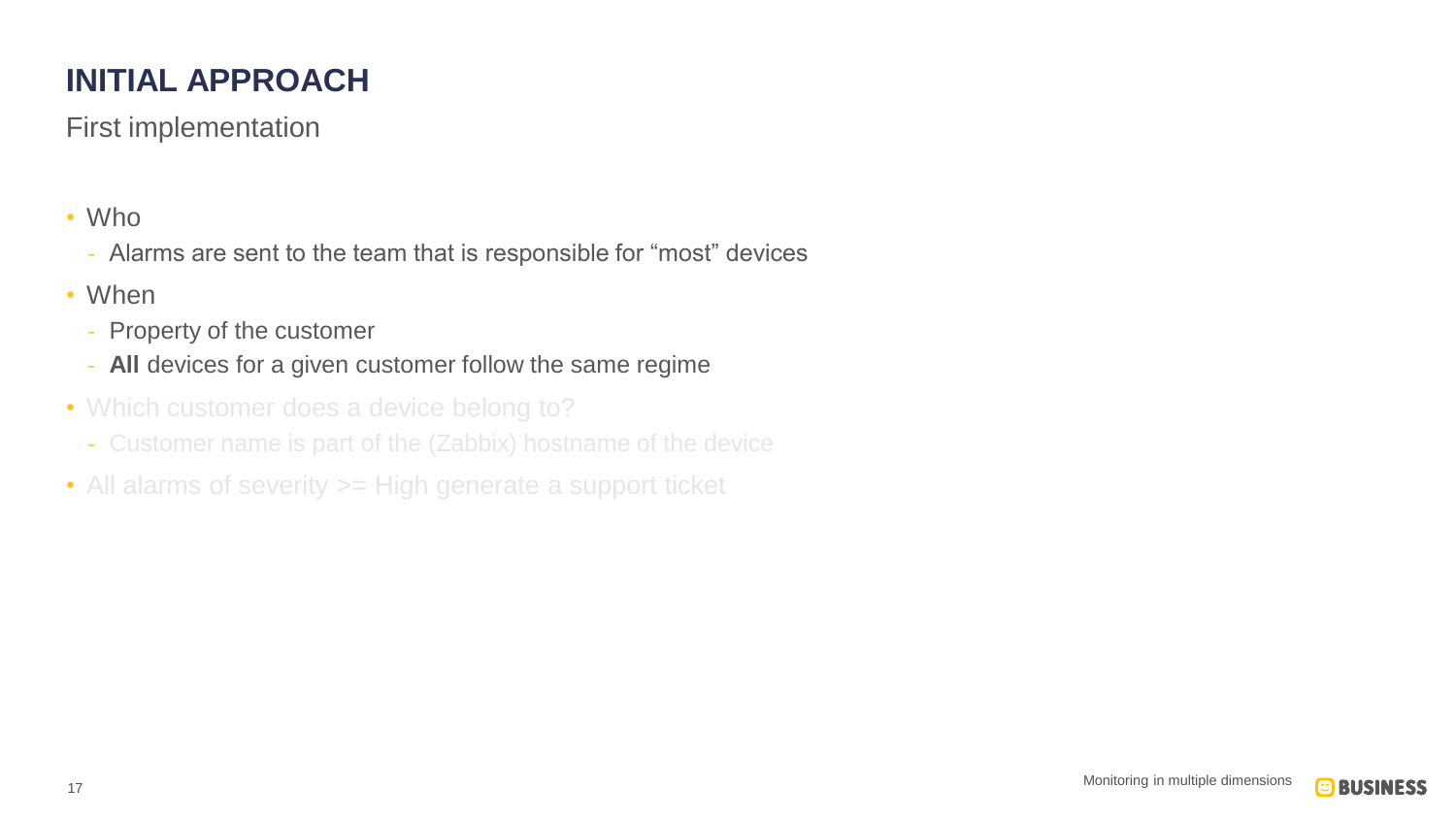First implementation

- Alarms are sent to the team that is responsible for "most" devices
- When
	- Property of the customer
	- **All** devices for a given customer follow the same regime
- Which customer does a device belong to?
	- Customer name is part of the (Zabbix) hostname of the device
- All alarms of severity > High generate a support ticket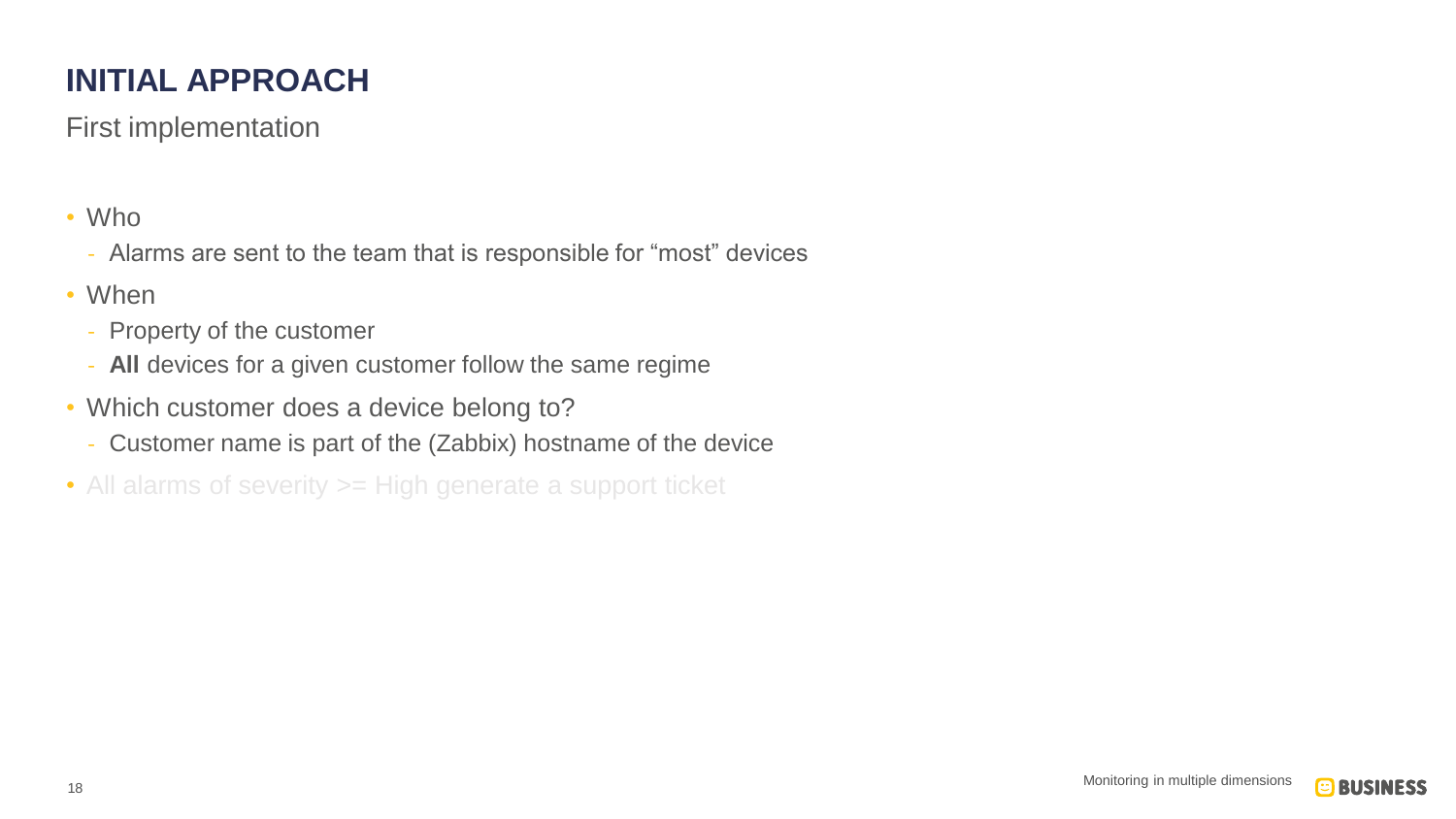First implementation

- Alarms are sent to the team that is responsible for "most" devices
- When
	- Property of the customer
	- **All** devices for a given customer follow the same regime
- Which customer does a device belong to?
	- Customer name is part of the (Zabbix) hostname of the device
- All alarms of severity > High generate a support ticket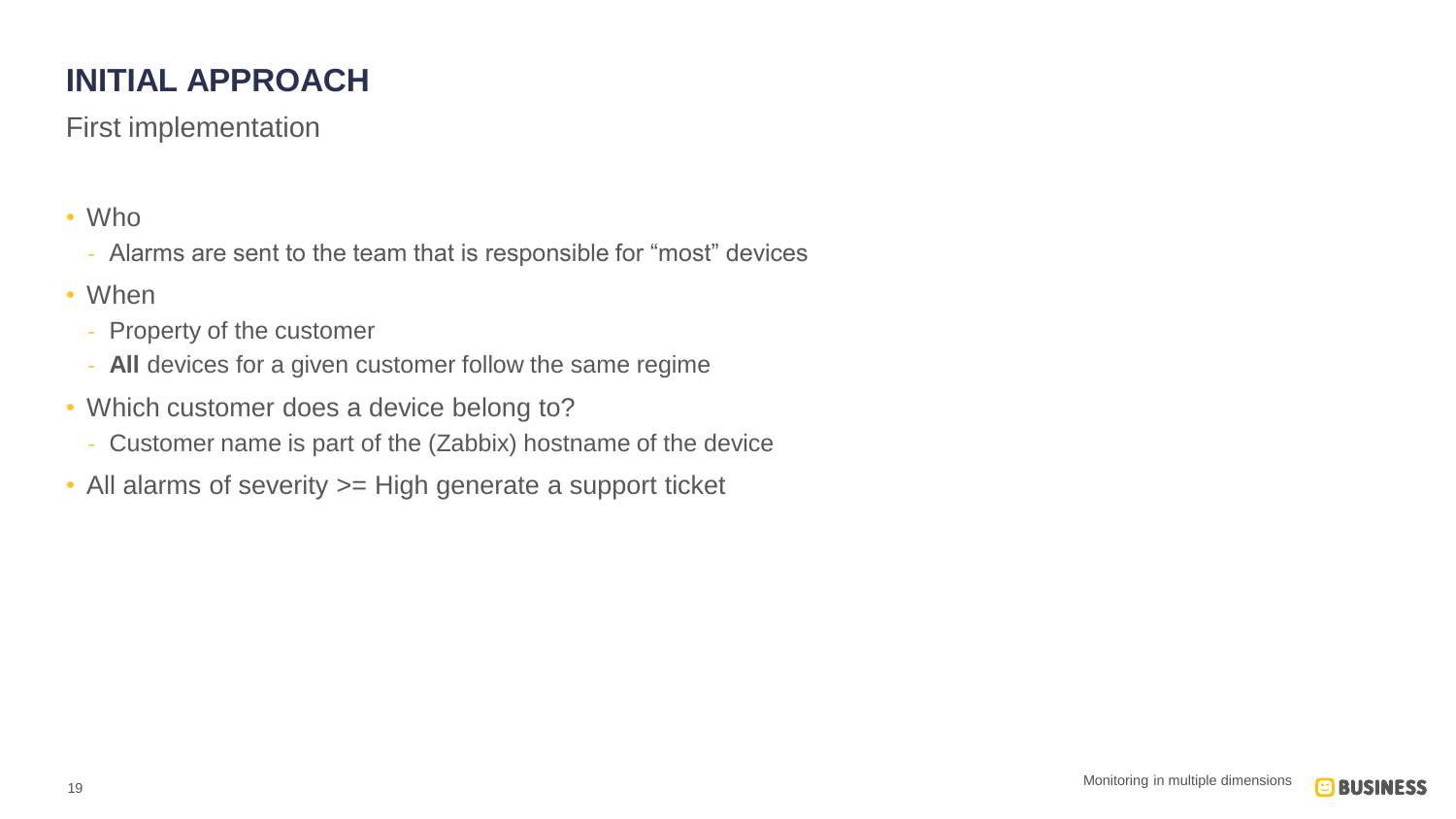Not bad, but not perfect either

#### • Who

- "Mixed" contracts: devices of different teams at the same customer
	- **Example: a customer with network equipment, but also security cameras**
- Alerts go to the wrong team from time to time
	- It's not nice waking up from a pager call about a device you can't do anything about
	- Figuring out who can actually fix the problem takes extra time... Not good for SLAs
- The dominant type of device a customer has might change over time

#### • When

- All devices generate alarms according to the same regime
	- It's not possible to monitor some devices for data collection only
- Customer name as a prefix to the hostname
	- Requires discipline to name all devices according to the naming convention
	-
	-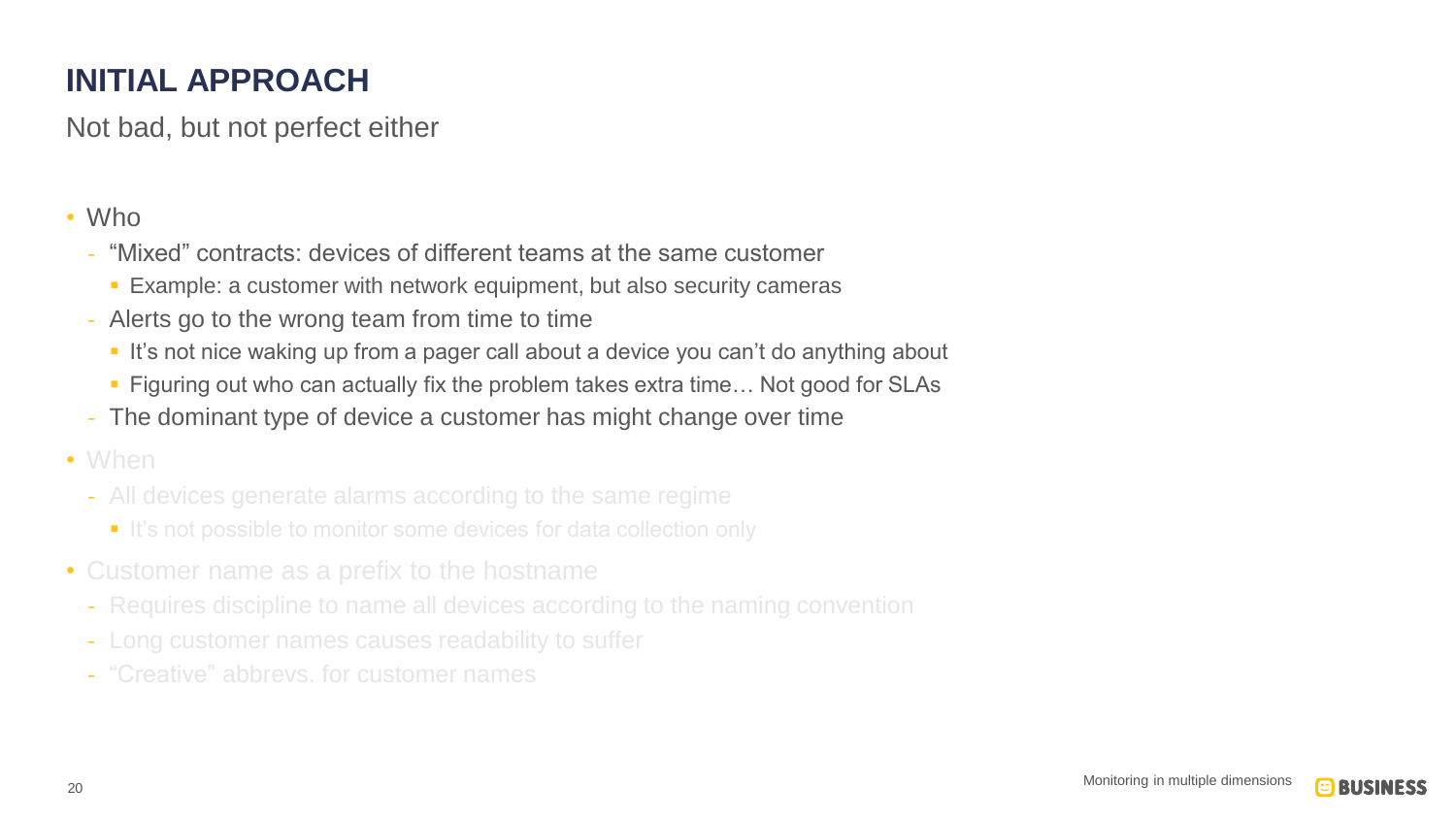Not bad, but not perfect either

#### • Who

- "Mixed" contracts: devices of different teams at the same customer
	- **Example: a customer with network equipment, but also security cameras**
- Alerts go to the wrong team from time to time
	- **.** It's not nice waking up from a pager call about a device you can't do anything about
	- Figuring out who can actually fix the problem takes extra time... Not good for SLAs
- The dominant type of device a customer has might change over time

#### • When

- All devices generate alarms according to the same regime
	- **.** It's not possible to monitor some devices for data collection only
- Customer name as a prefix to the hostname
	- Requires discipline to name all devices according to the naming convention
	-
	-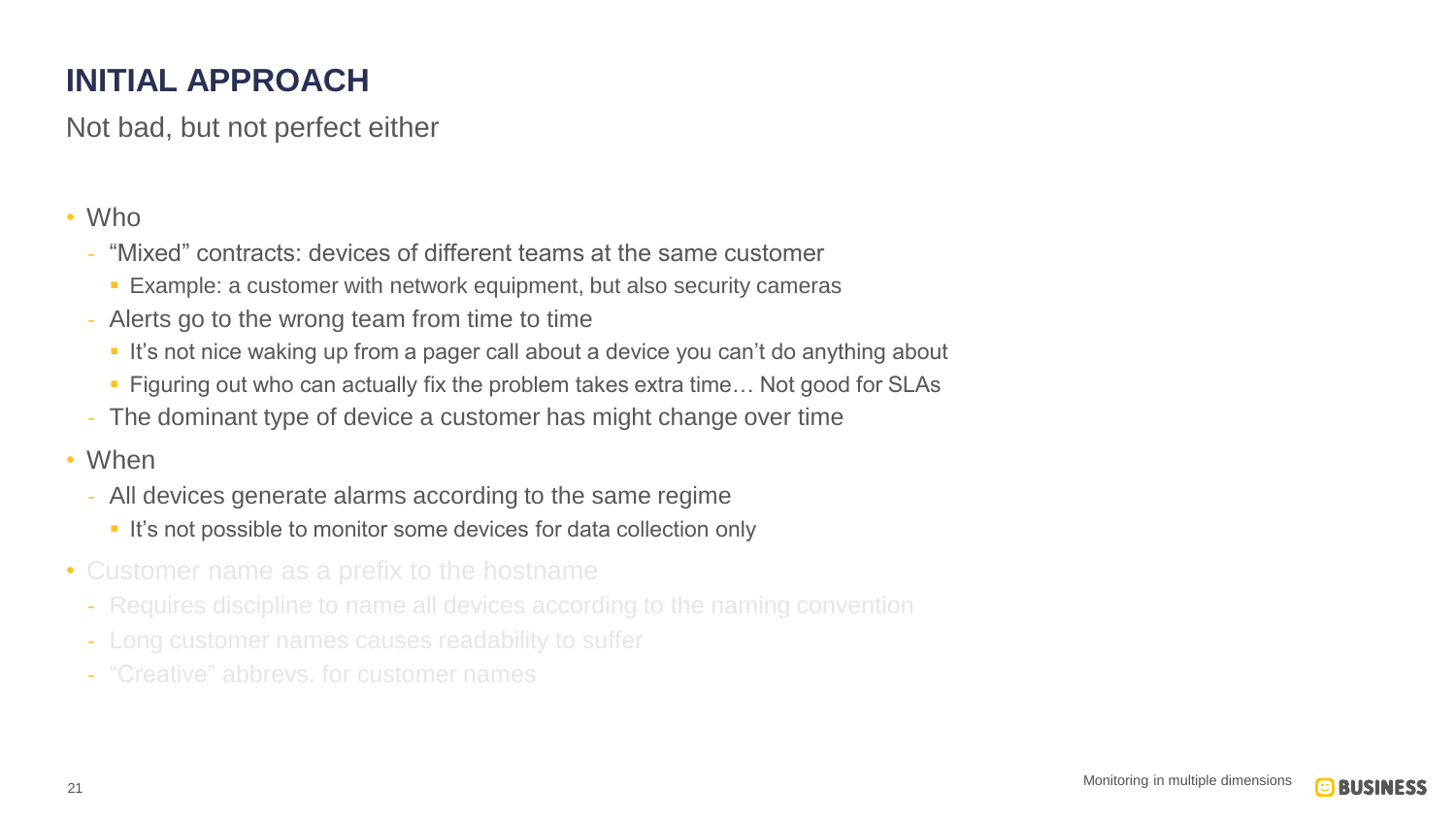Not bad, but not perfect either

#### • Who

- "Mixed" contracts: devices of different teams at the same customer
	- **Example: a customer with network equipment, but also security cameras**
- Alerts go to the wrong team from time to time
	- **.** It's not nice waking up from a pager call about a device you can't do anything about
	- Figuring out who can actually fix the problem takes extra time... Not good for SLAs
- The dominant type of device a customer has might change over time

#### • When

- All devices generate alarms according to the same regime
	- **.** It's not possible to monitor some devices for data collection only
- Customer name as a prefix to the hostname
	- Requires discipline to name all devices according to the naming convention
	- Long customer names causes readability to suffer
	- "Creative" abbrevs. for customer names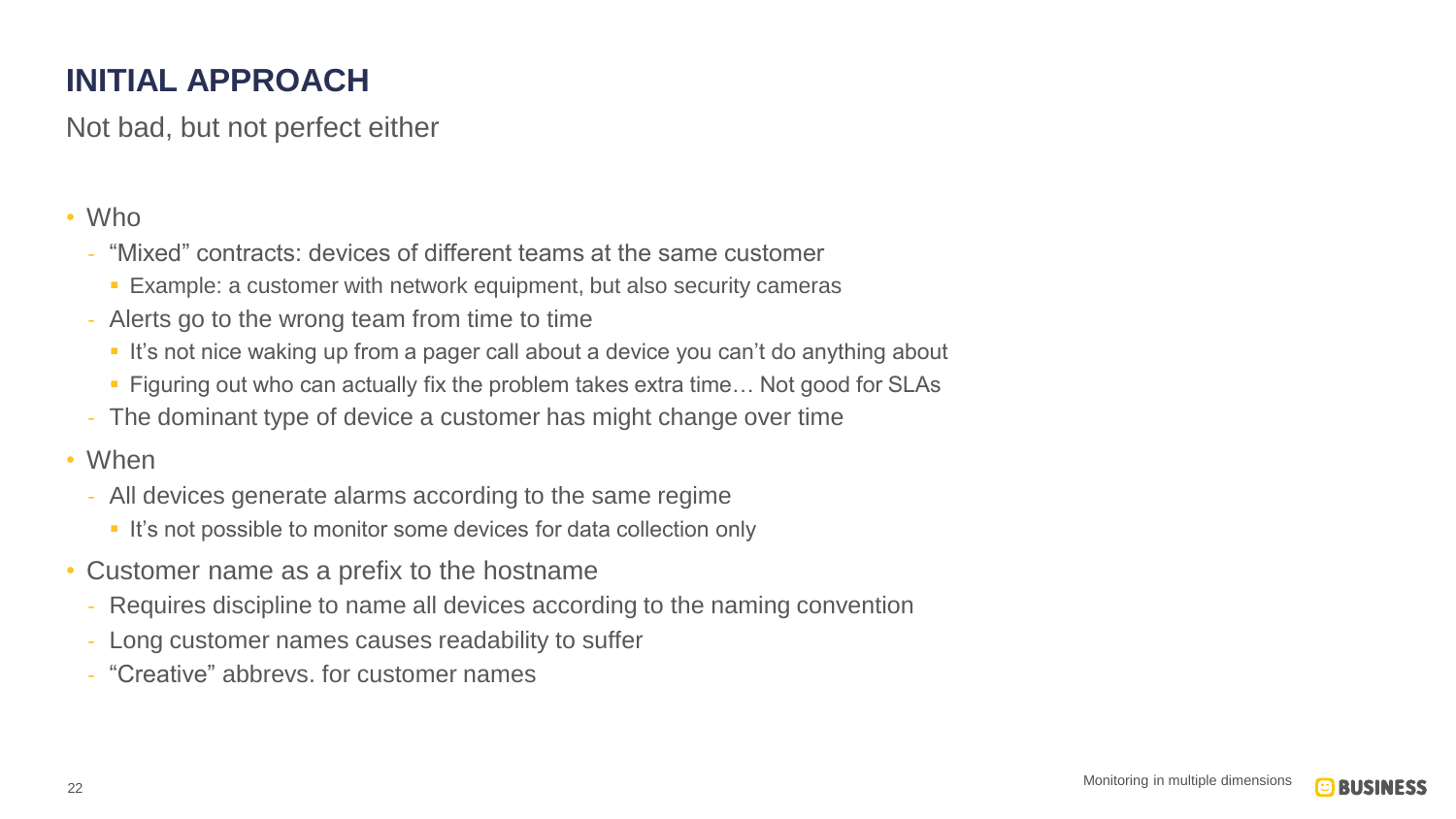

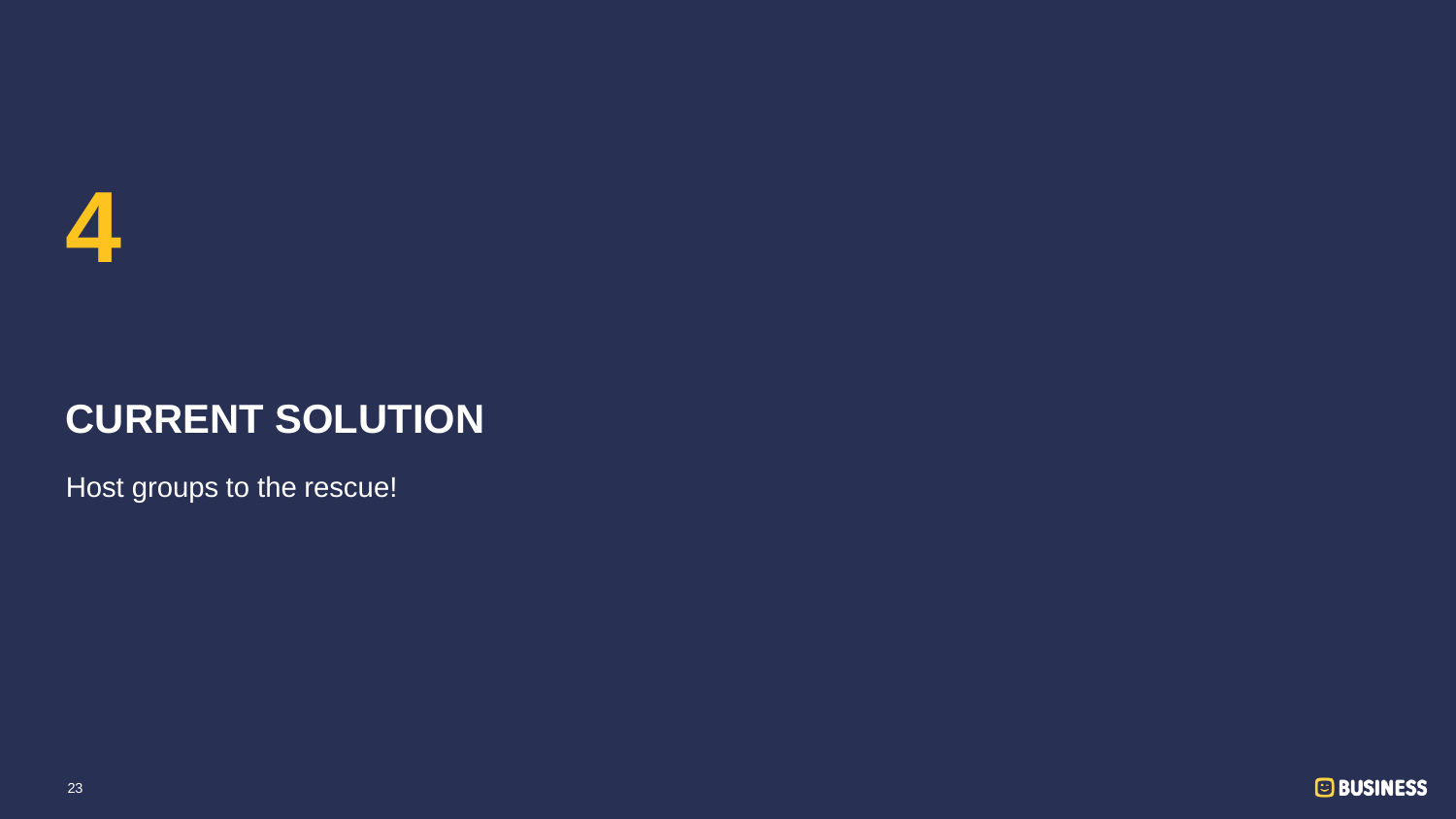- Each device must belong to 3 host group categories
	- $-$  TFCH- $*$
	- ALERT-\*
	- CUST-\*
- Optional host groups that override default behavior
	- AUTOTICKET-\*
- Membership of these mandatory host groups can be monitored by Zabbix as well  $\odot$ 
	- Eliminates unnoticed misconfigurations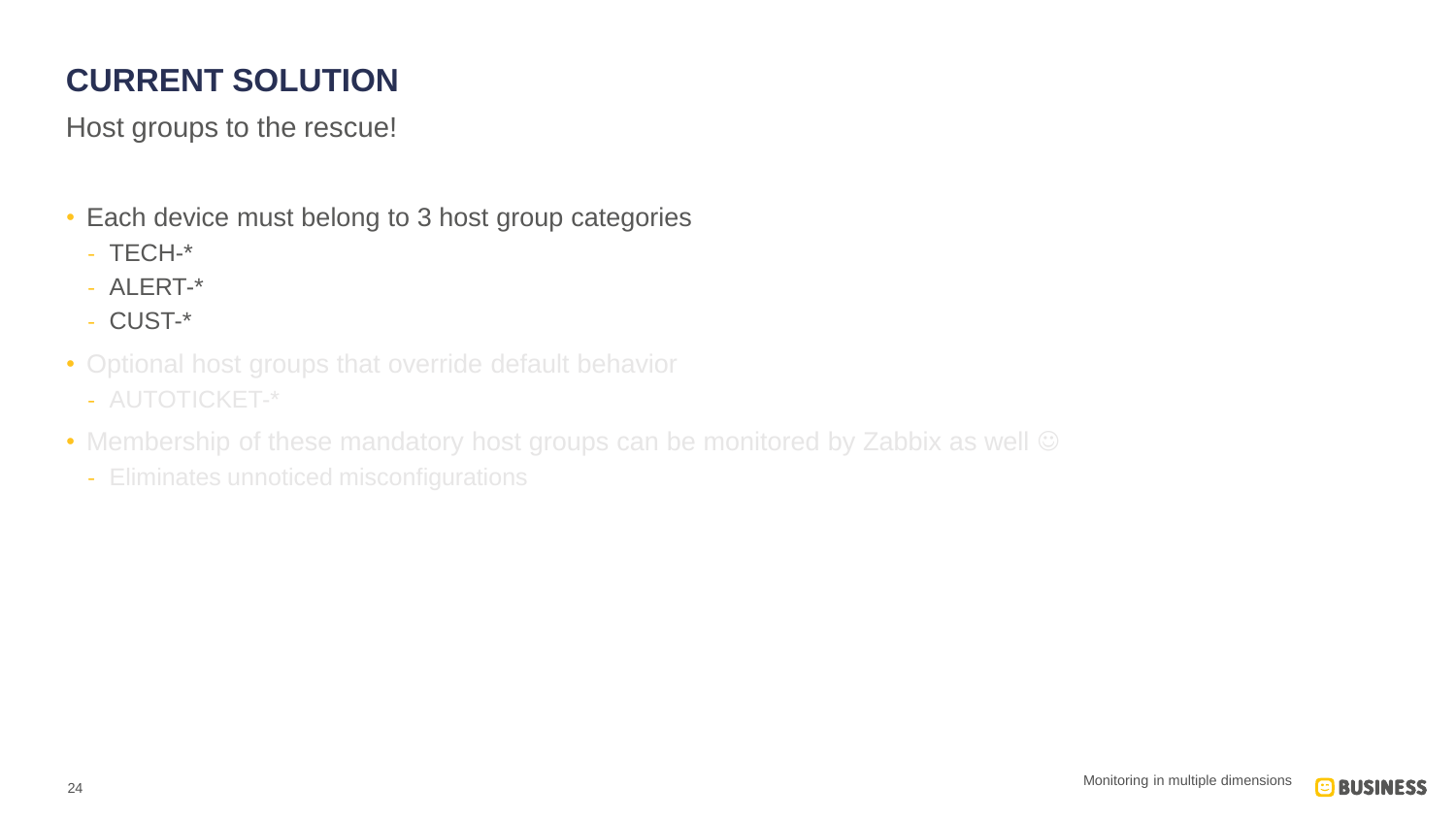- Each device must belong to 3 host group categories
	- TECH-\*
	- ALERT-\*
	- CUST-\*
- Optional host groups that override default behavior
	- AUTOTICKET-\*
- Membership of these mandatory host groups can be monitored by Zabbix as well  $\odot$ 
	- Eliminates unnoticed misconfigurations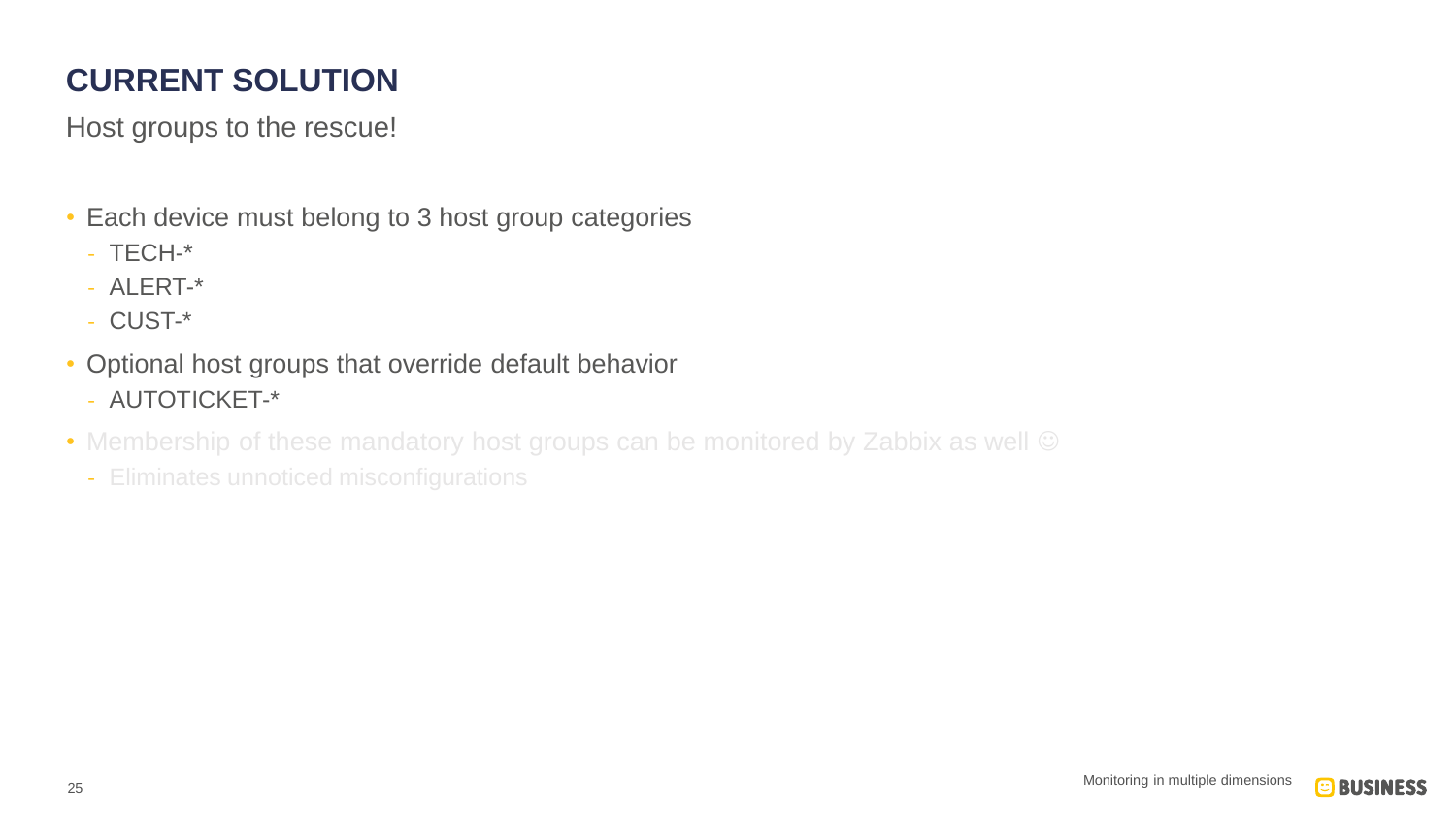- Each device must belong to 3 host group categories
	- TECH-\*
	- ALERT-\*
	- CUST-\*
- Optional host groups that override default behavior
	- AUTOTICKET-\*
- Membership of these mandatory host groups can be monitored by Zabbix as well  $\odot$ 
	- Eliminates unnoticed misconfigurations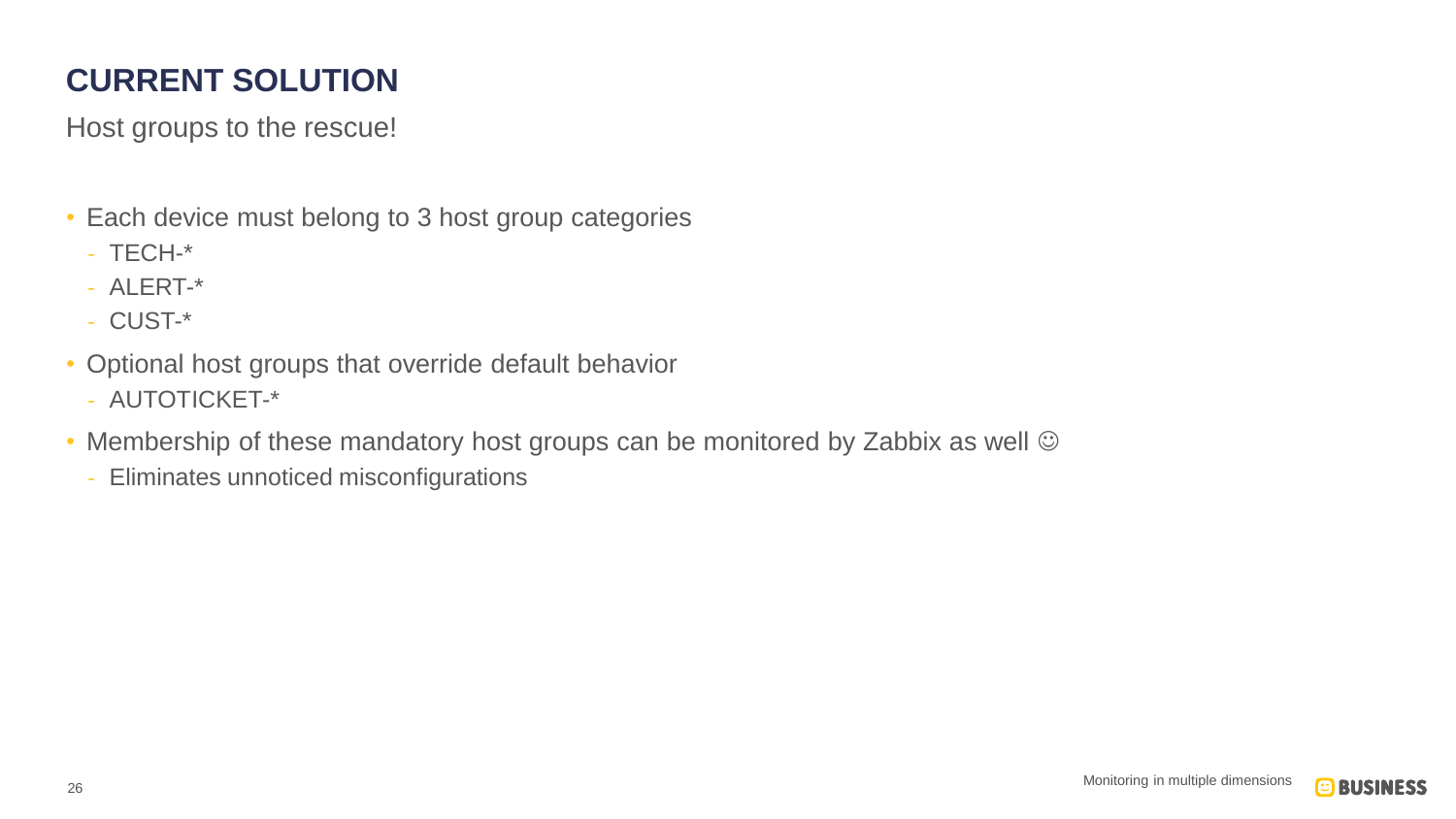TECH- host groups

- Examples: TECH-Networking, TECH-IT\_Support, TECH-Datacenter, …
- Determines who gets alerts
- 1-to-1 mapping with teams within the organisation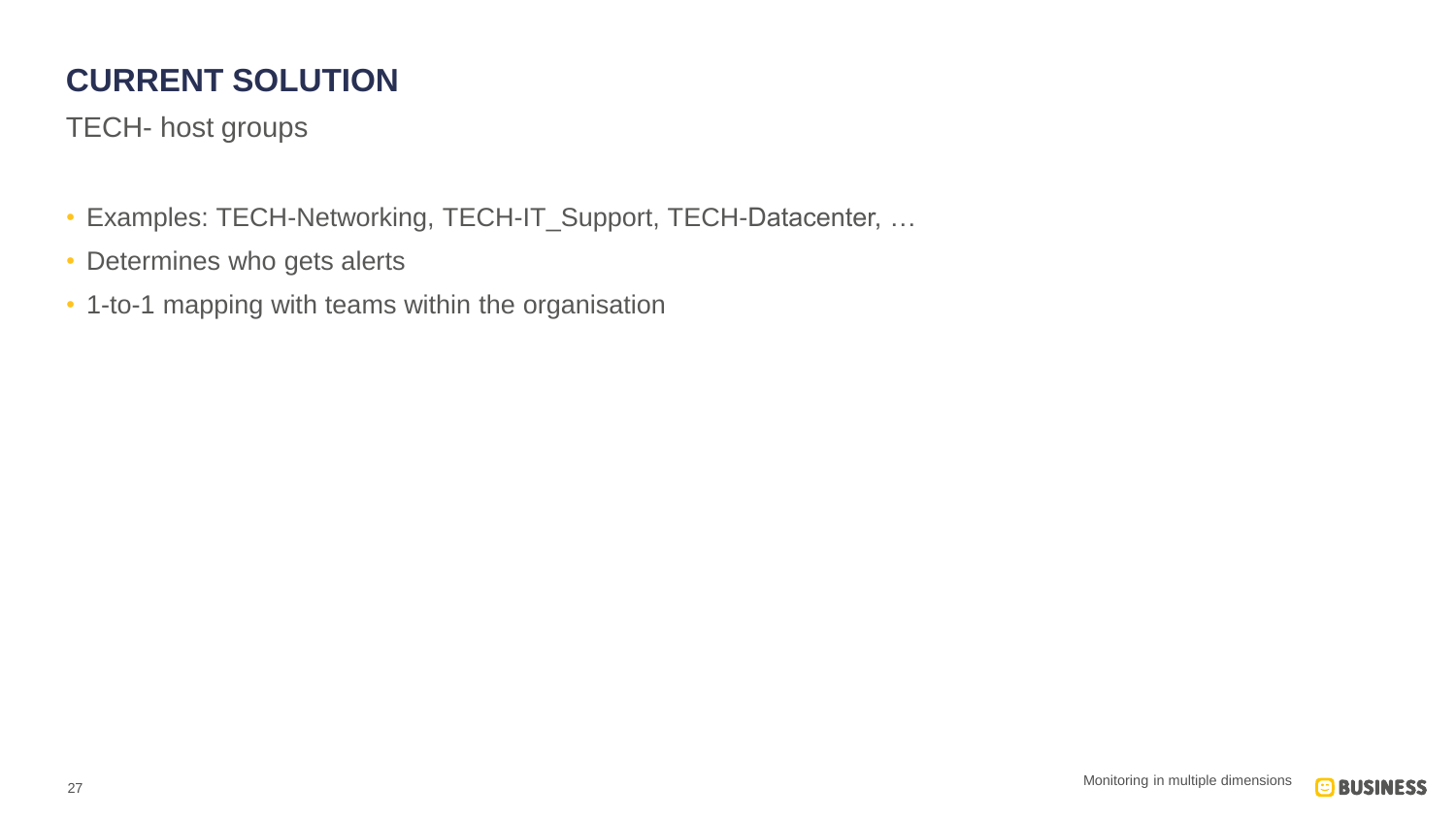ALERT- host groups

- ALERT-24x7, ALERT-8x5, ALERT-NONE
- Determines when alerts are sent out
- ALERT-NONE is useful for:
	- Data collection to help troubleshooting
	- "Fake" hosts in Zabbix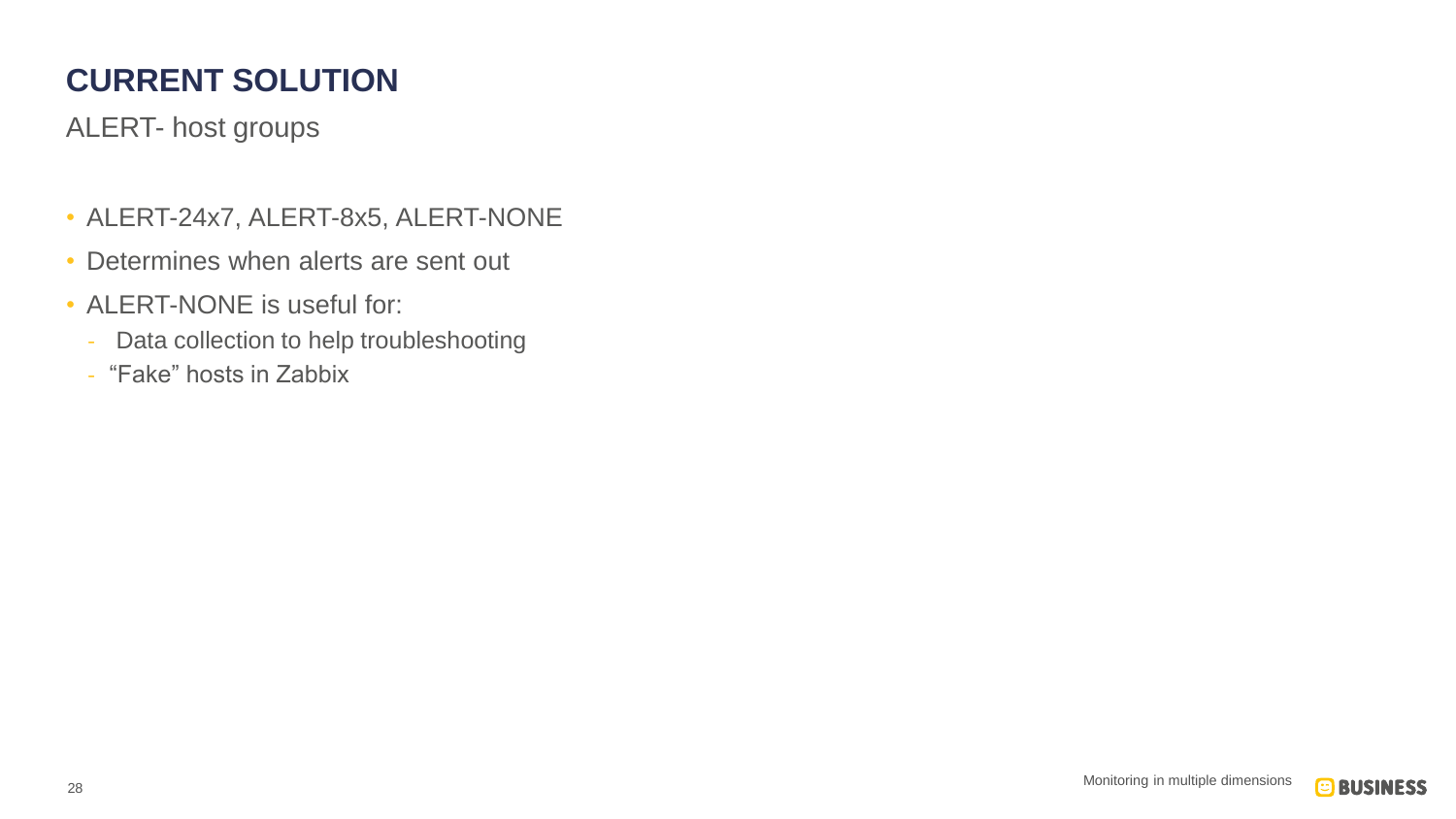CUST- host groups

- Examples: CUST-Skaro, CUST-Slitheen, …
- Every customer has a host group
	- Nested host groups are used for customers with multiple sites
- Very convenient to schedule maintenance windows for planned outages
- We still follow the convention of prefixing hostnames with customer names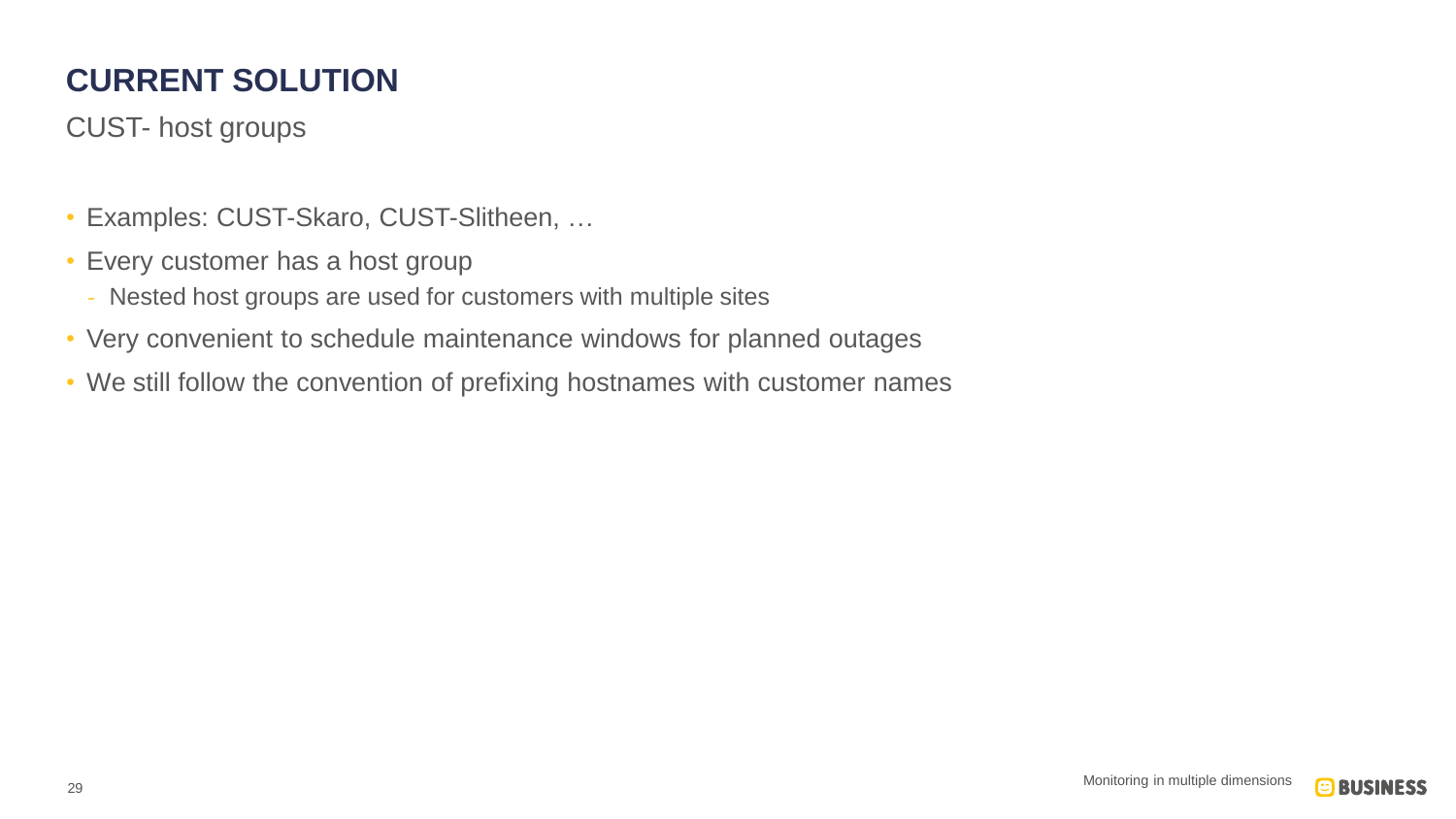

# **EXAMPLE ALERT ACTION**

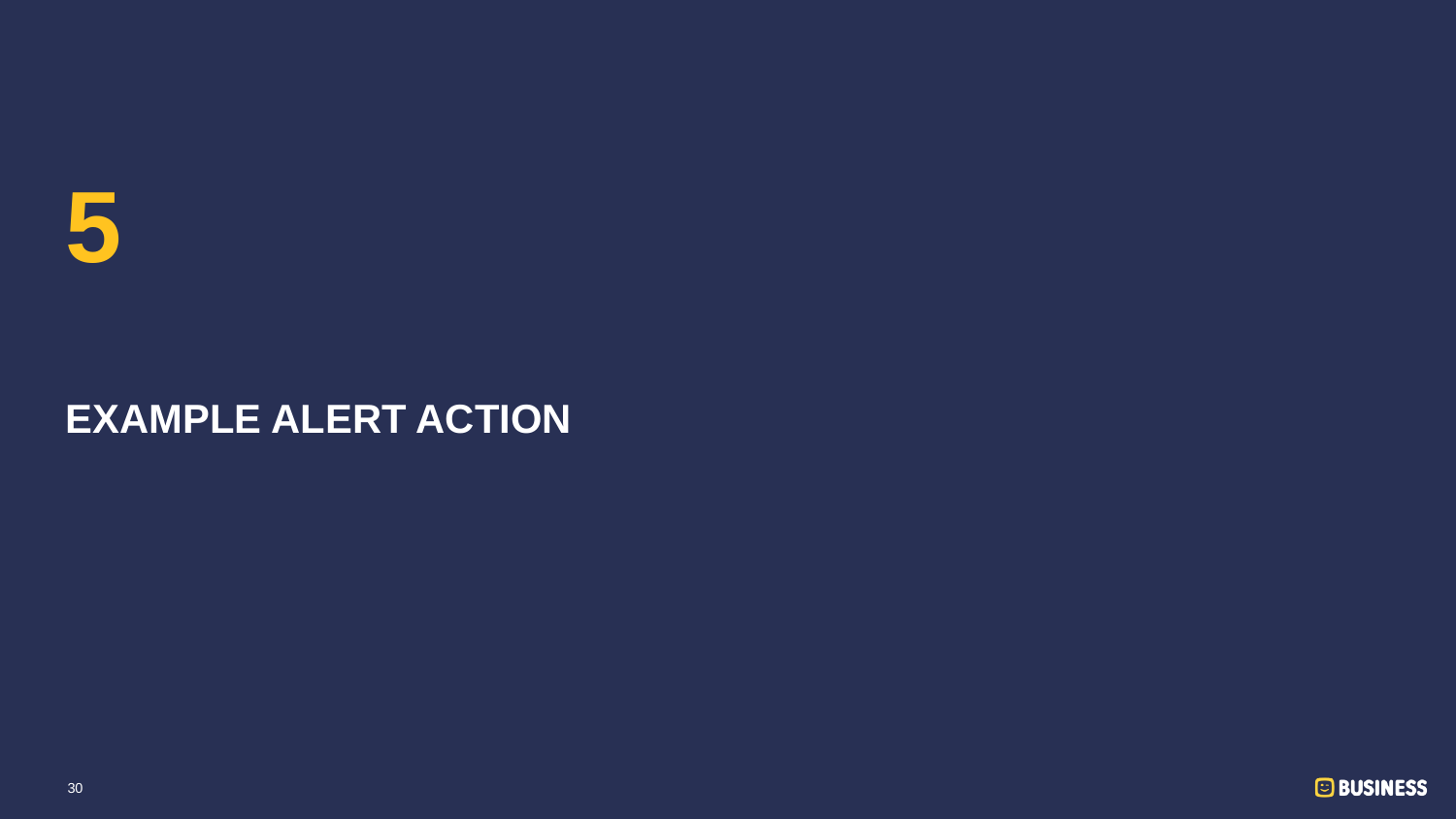

#### **Conditions Conditions Operations**

#### Action Operations Recovery operations Update operations \* Name IT Support [8x5] Type of calculation  $\vert$  Custom expression  $\vert \mathbf{v} \vert \vert$  A and B and (C or D) and E and F Conditions Label Name Action  $\overline{A}$ Problem is not suppressed Remove B Trigger severity is greater than or equals High Remove  $\mathbf{C}$ Host group equals ALERT-8x5 Remove D Host group equals ALERT-24x7 Remove Host group equals TECH-IT\_Support E Remove Time period in 1-5,08:30-17:00 F. Remove

| Action                                   | <b>Operations</b> | <b>Recovery operations</b>        |                         | <b>Update operations</b>                                                                                                                                                                                            |                                                            |                                                                                    |                  |                        |                              |
|------------------------------------------|-------------------|-----------------------------------|-------------------------|---------------------------------------------------------------------------------------------------------------------------------------------------------------------------------------------------------------------|------------------------------------------------------------|------------------------------------------------------------------------------------|------------------|------------------------|------------------------------|
|                                          |                   | * Default operation step duration | 5 <sub>m</sub>          |                                                                                                                                                                                                                     |                                                            |                                                                                    |                  |                        |                              |
| <b>Default subject</b>                   |                   |                                   |                         | NOC: {HOST.NAME} - {EVENT.NAME}                                                                                                                                                                                     |                                                            |                                                                                    |                  |                        |                              |
| Default message                          |                   |                                   |                         | --- Customer information<br>Contract ID: {INVENTORY.CONTRACT.NUMBER1}<br>Device name: {INVENTORY.NAME1}<br>Contact name: {INVENTORY.POC.PRIMARY.NAME1}<br>Address: {INVENTORY.LOCATION1}<br>URL: {INVENTORY.URL A1} |                                                            |                                                                                    |                  |                        |                              |
| Pause operations for suppressed problems |                   |                                   | $\overline{\mathsf{v}}$ |                                                                                                                                                                                                                     |                                                            |                                                                                    |                  |                        |                              |
|                                          |                   | <b>Operations</b>                 |                         | <b>Steps Details</b>                                                                                                                                                                                                |                                                            |                                                                                    | Start in         | <b>Duration Action</b> |                              |
|                                          |                   |                                   | 2                       |                                                                                                                                                                                                                     | Send message to user groups: 00000 IT TC via Email         |                                                                                    |                  |                        | 00:05:00 Default Edit Remove |
|                                          |                   |                                   | $\overline{2}$          |                                                                                                                                                                                                                     | Send message to user groups: 00000 IT TC via Telegram      |                                                                                    |                  |                        | 00:05:00 Default Edit Remove |
|                                          |                   |                                   | 4                       |                                                                                                                                                                                                                     | Send message to user groups: 00006 IT Escalation via Email |                                                                                    | 00:15:00 Default |                        | <b>Edit Remove</b>           |
|                                          |                   |                                   | 4                       |                                                                                                                                                                                                                     |                                                            | Send message to user groups: 00006 IT Escalation via Telegram                      | 00:15:00 Default |                        | <b>Edit Remove</b>           |
|                                          |                   |                                   | 7                       |                                                                                                                                                                                                                     |                                                            | Send message to user groups: 00006 IT Escalation 2nd via Telegram 00:30:00 Default |                  |                        | <b>Edit Remove</b>           |
|                                          |                   |                                   | 7                       |                                                                                                                                                                                                                     |                                                            | Send message to user groups: 00006 IT Escalation 2nd via Email                     | 00:30:00 Default |                        | <b>Edit Remove</b>           |
|                                          |                   |                                   | <b>New</b>              |                                                                                                                                                                                                                     |                                                            |                                                                                    |                  |                        |                              |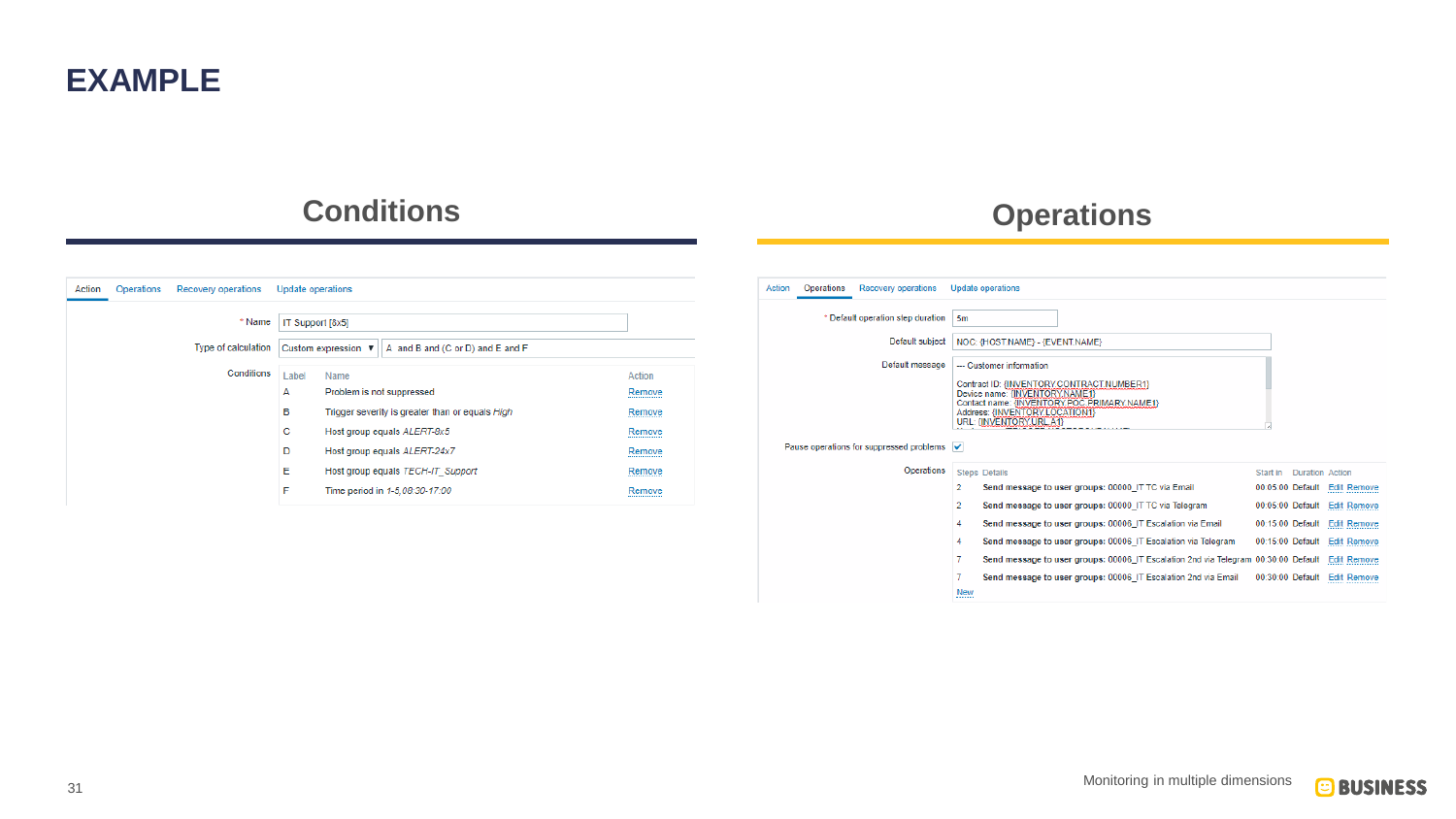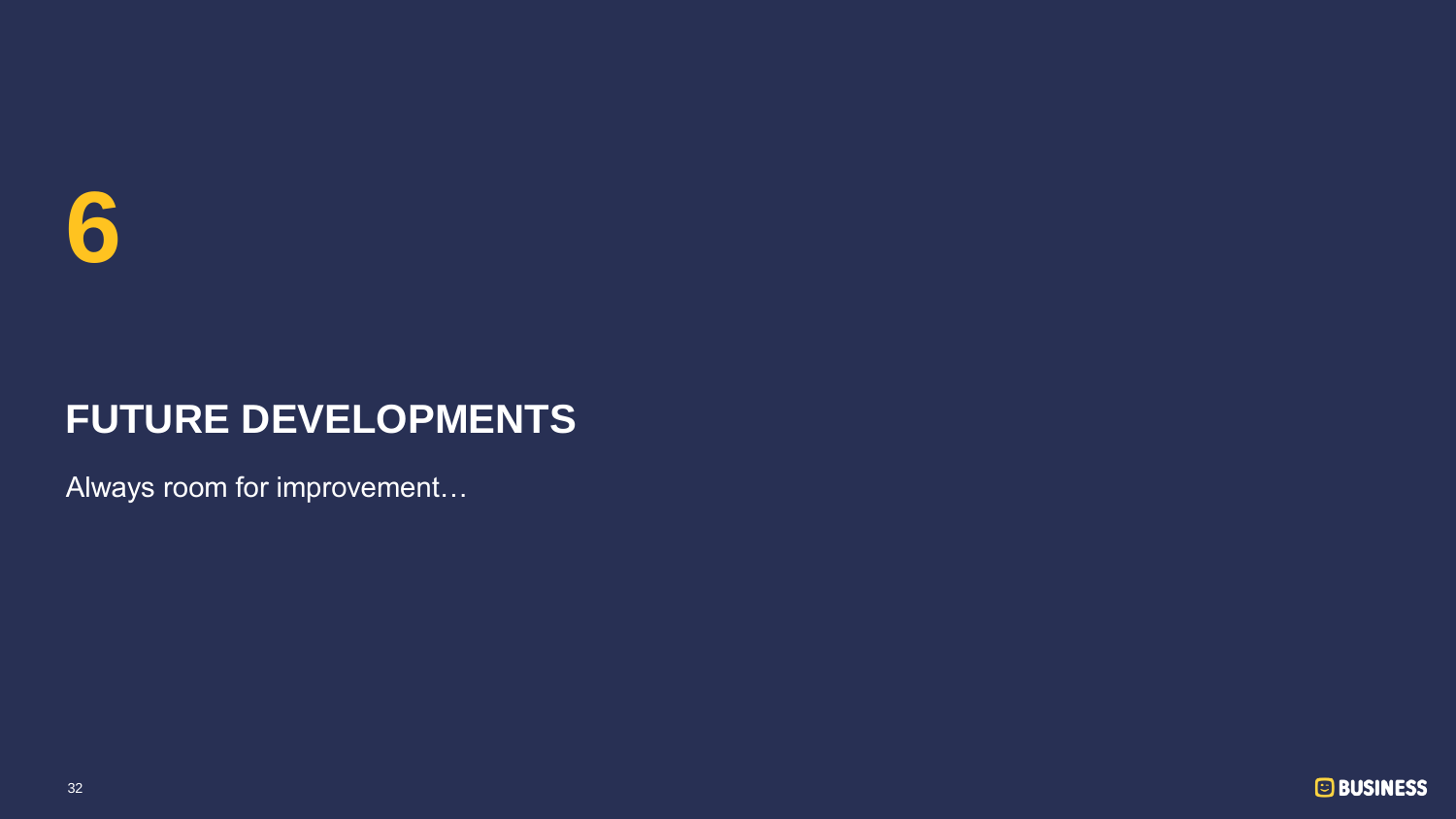- SDMs want to see everything about specific customers
	- We can control access based on CUST- groups as well as TECH- groups
- Even more fine-grained control through tags?
	- Not researched yet
- Better monitoring of host configurations
	- Now: straight-on "one TECH-, one ALERT-, one CUST- group per host"
	- Sometimes it makes sense to e.g. have one host belong to multiple TECH- groups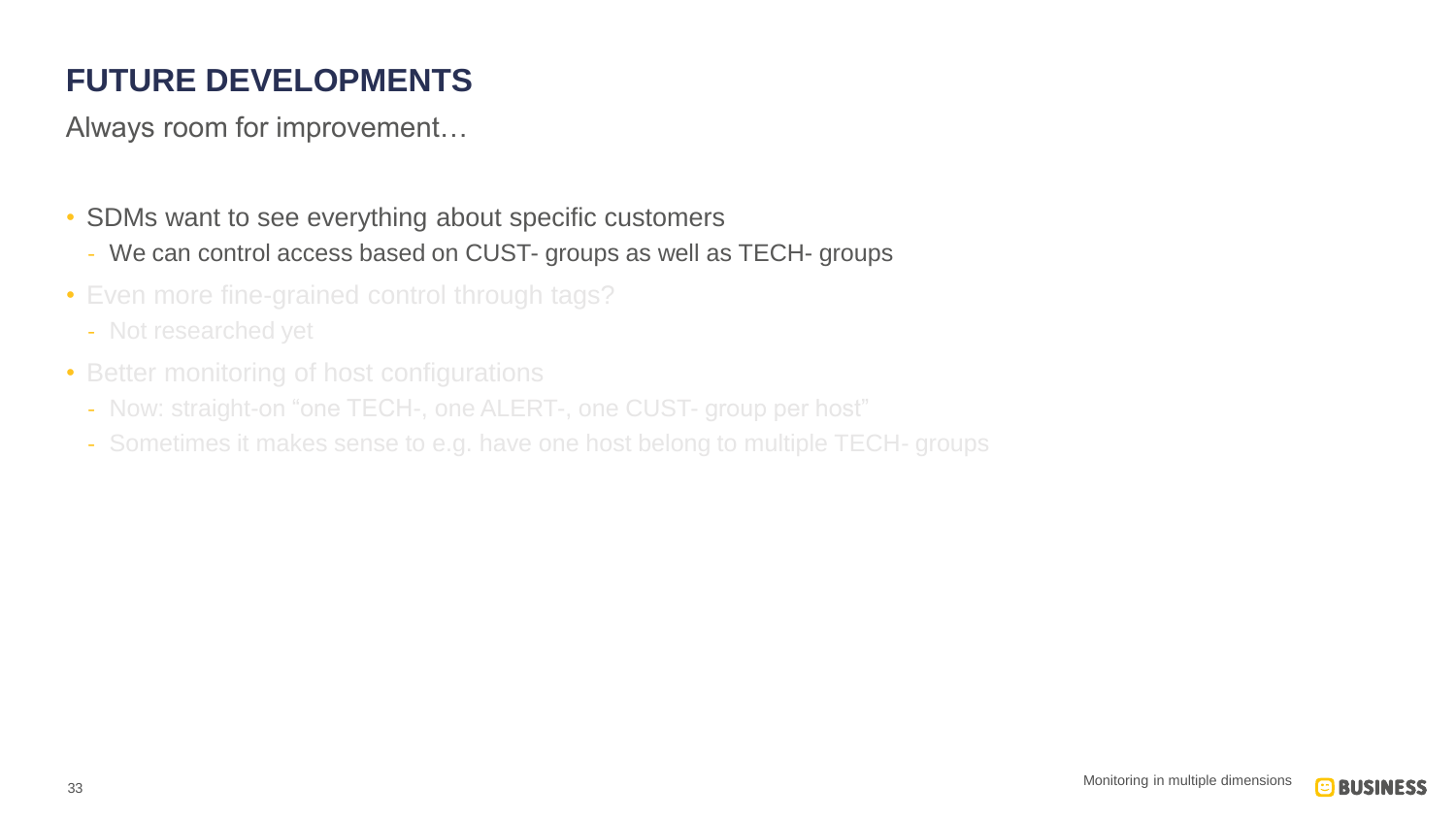- SDMs want to see everything about specific customers
	- We can control access based on CUST- groups as well as TECH- groups
- Even more fine-grained control through tags?
	- Not researched yet
- Better monitoring of host configurations
	- Now: straight-on "one TECH-, one ALERT-, one CUST- group per host"
	- Sometimes it makes sense to e.g. have one host belong to multiple TECH- groups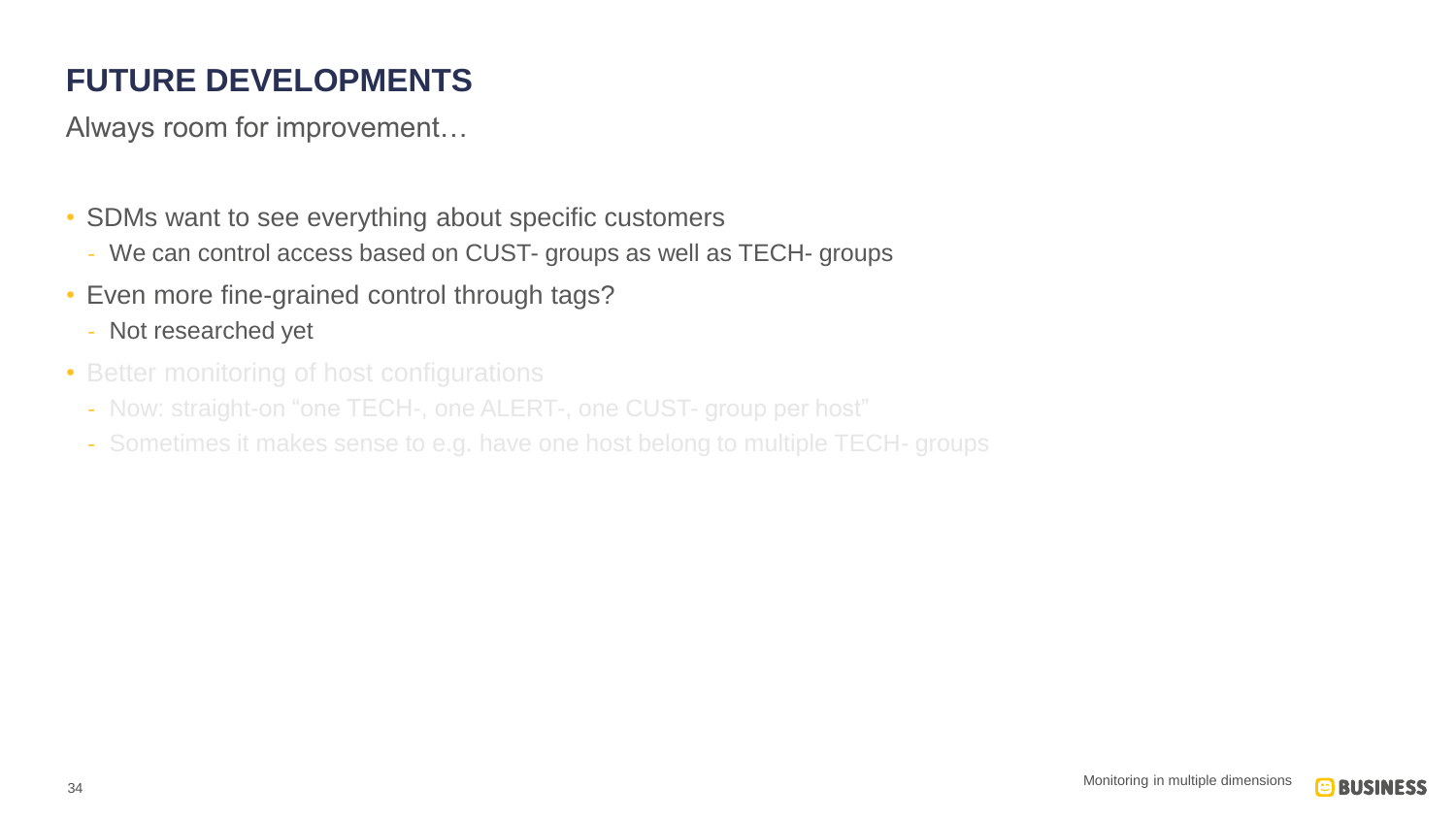- SDMs want to see everything about specific customers
	- We can control access based on CUST- groups as well as TECH- groups
- Even more fine-grained control through tags?
	- Not researched yet
- Better monitoring of host configurations
	- Now: straight-on "one TECH-, one ALERT-, one CUST- group per host"
	- Sometimes it makes sense to e.g. have one host belong to multiple TECH- groups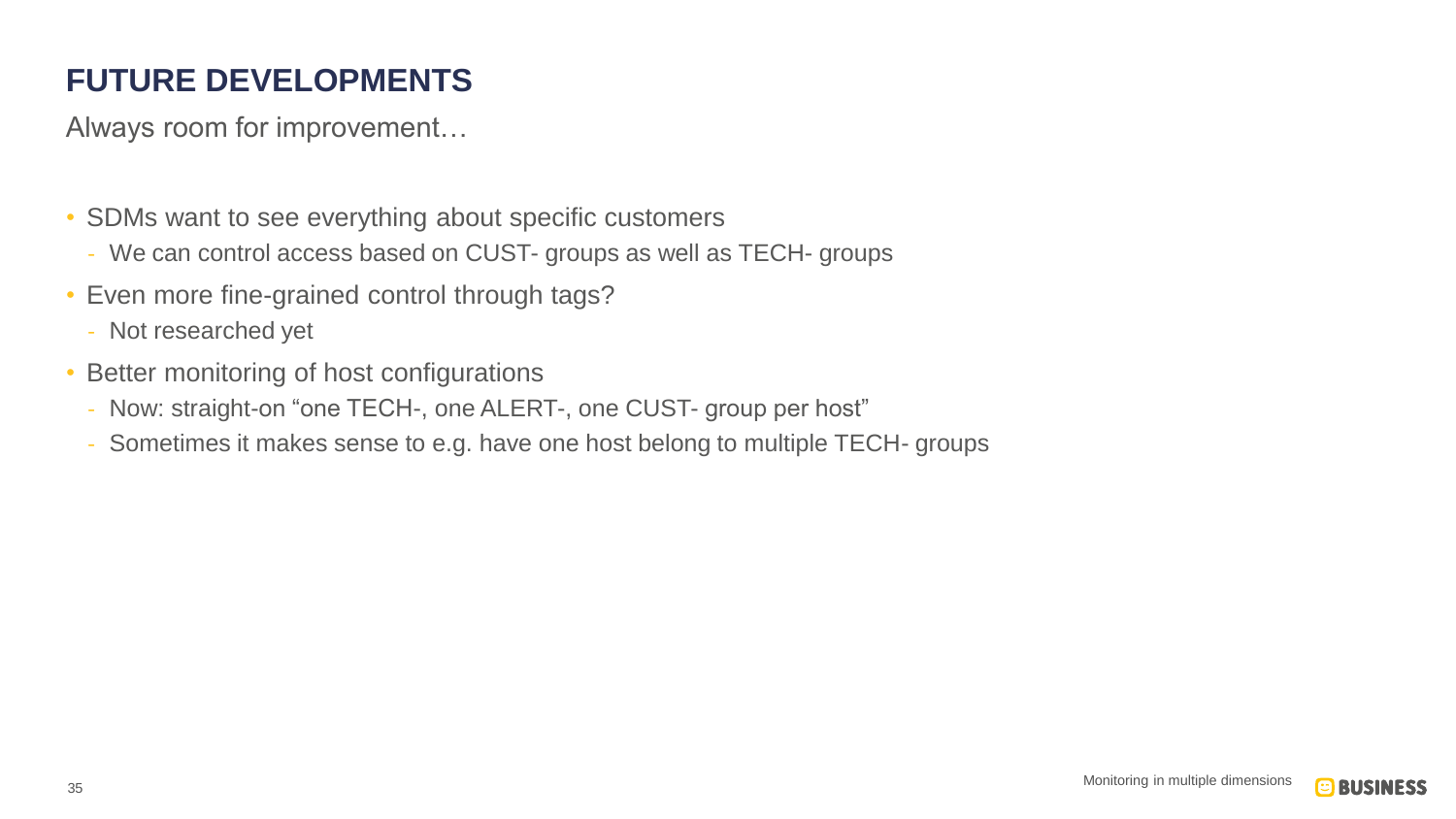

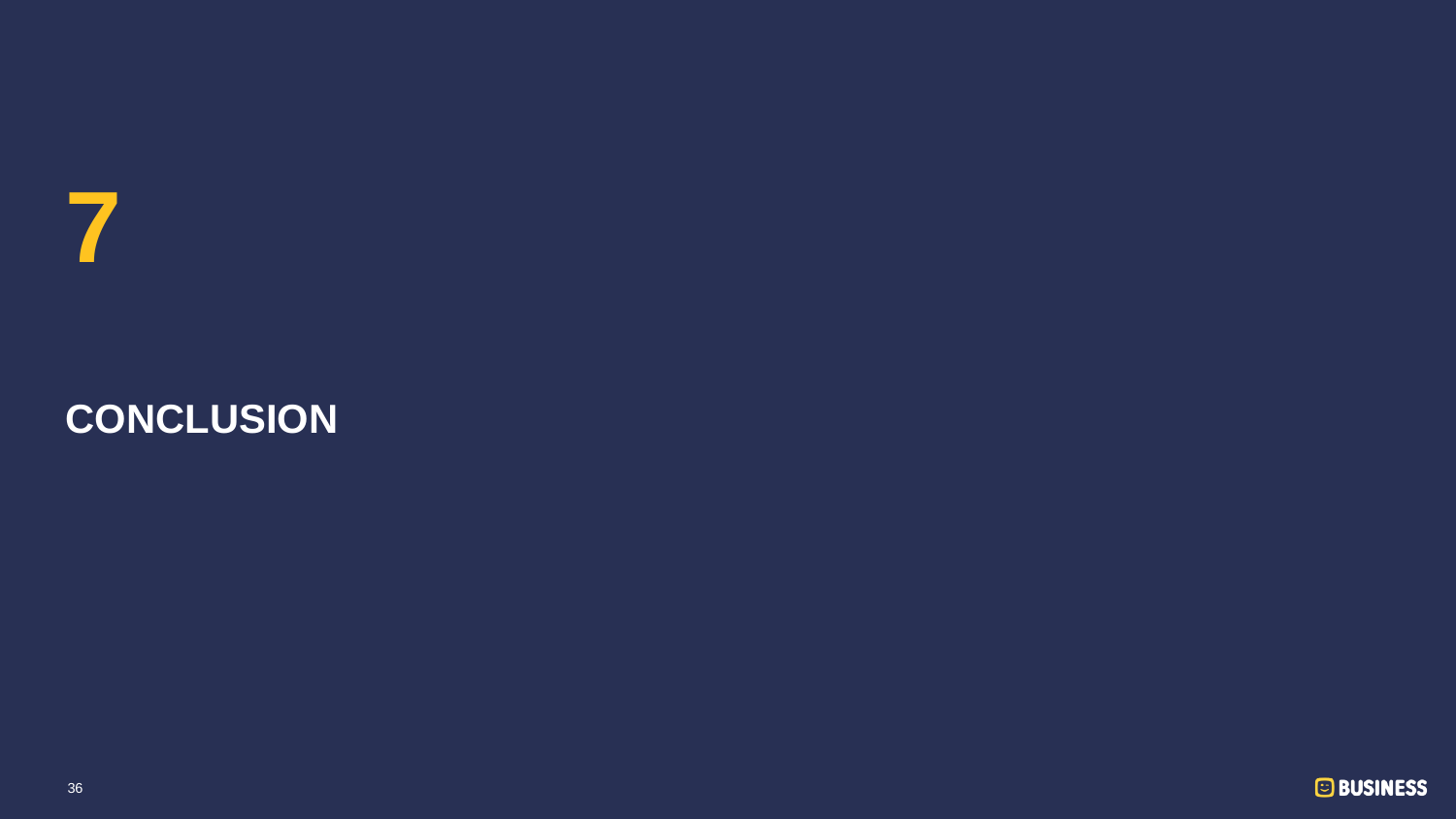• Using host groups as directives for logic works really well

- Multiple dimensions are orthogonal
- Can be set independently from each other
- Setting up initially is a hassle
	- A lot of very repetitive Trigger actions (one for every TECH- and ALERT- combo)
	- Once configured, adding new hosts to the system is easy
- Expanding functionality in the future should not be too difficult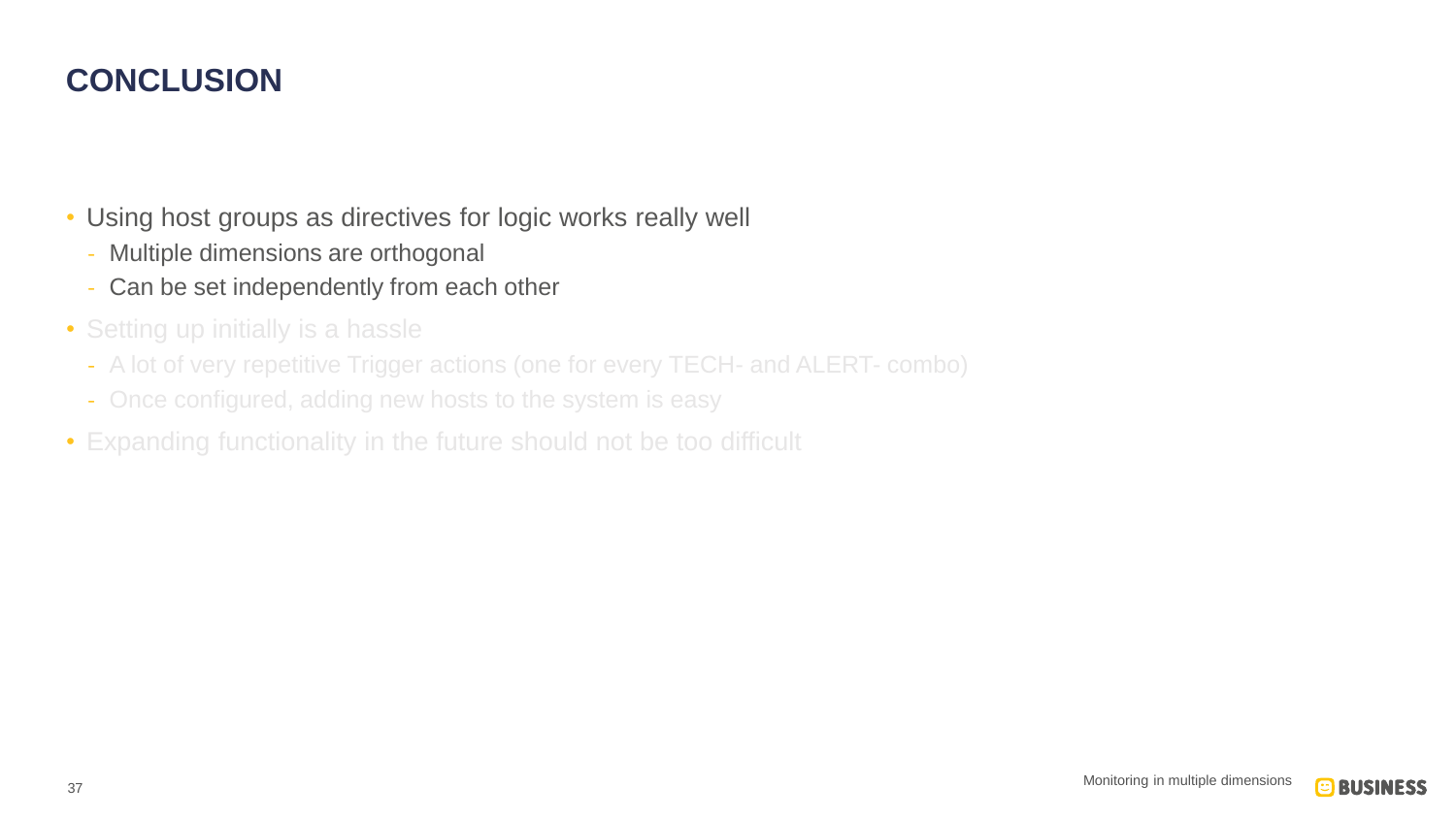• Using host groups as directives for logic works really well

- Multiple dimensions are orthogonal
- Can be set independently from each other
- Setting up initially is a hassle
	- A lot of very repetitive Trigger actions (one for every TECH- and ALERT- combo)
	- Once configured, adding new hosts to the system is easy

• Expanding functionality in the future should not be too difficult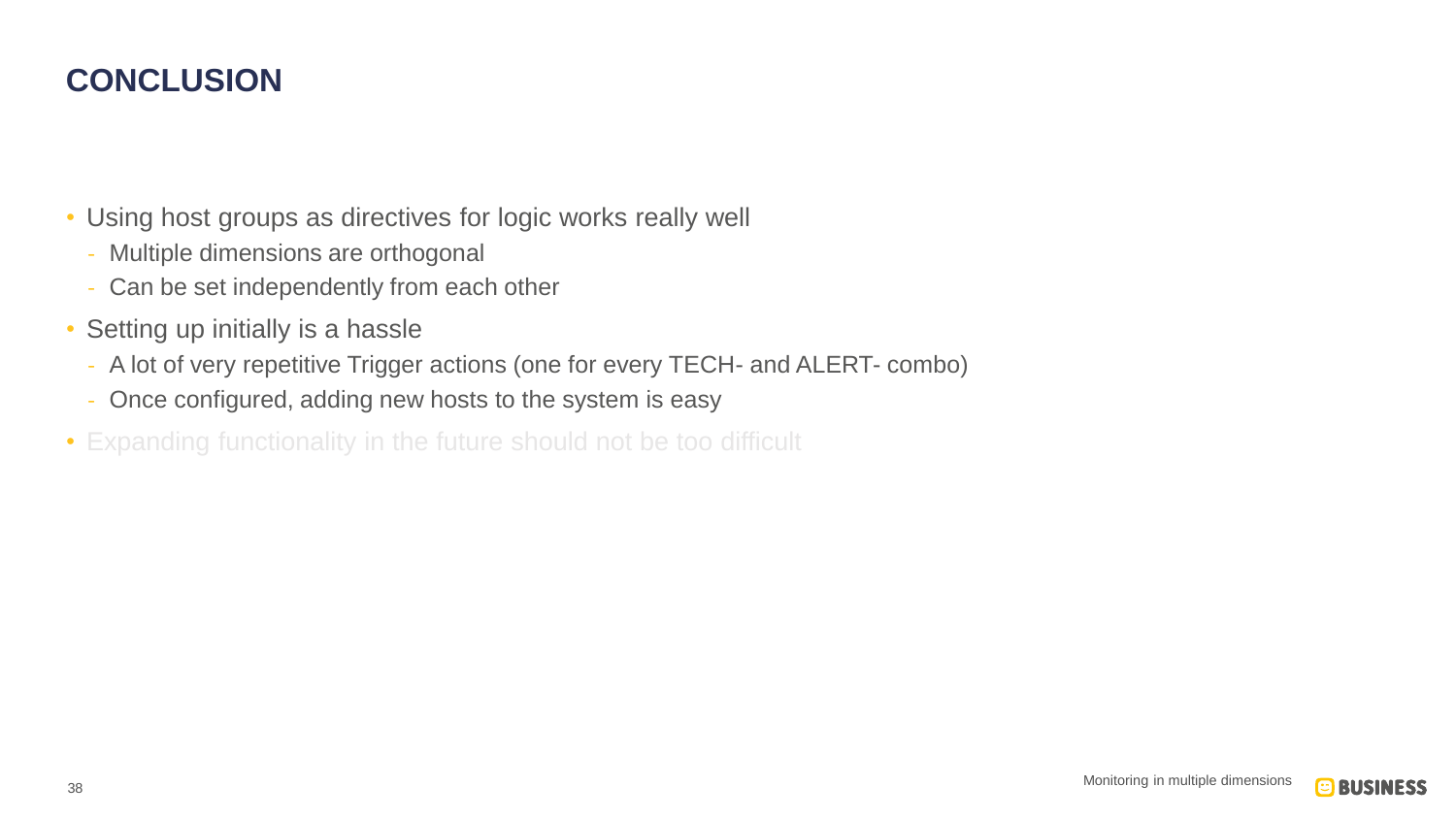• Using host groups as directives for logic works really well

- Multiple dimensions are orthogonal
- Can be set independently from each other
- Setting up initially is a hassle
	- A lot of very repetitive Trigger actions (one for every TECH- and ALERT- combo)
	- Once configured, adding new hosts to the system is easy
- Expanding functionality in the future should not be too difficult